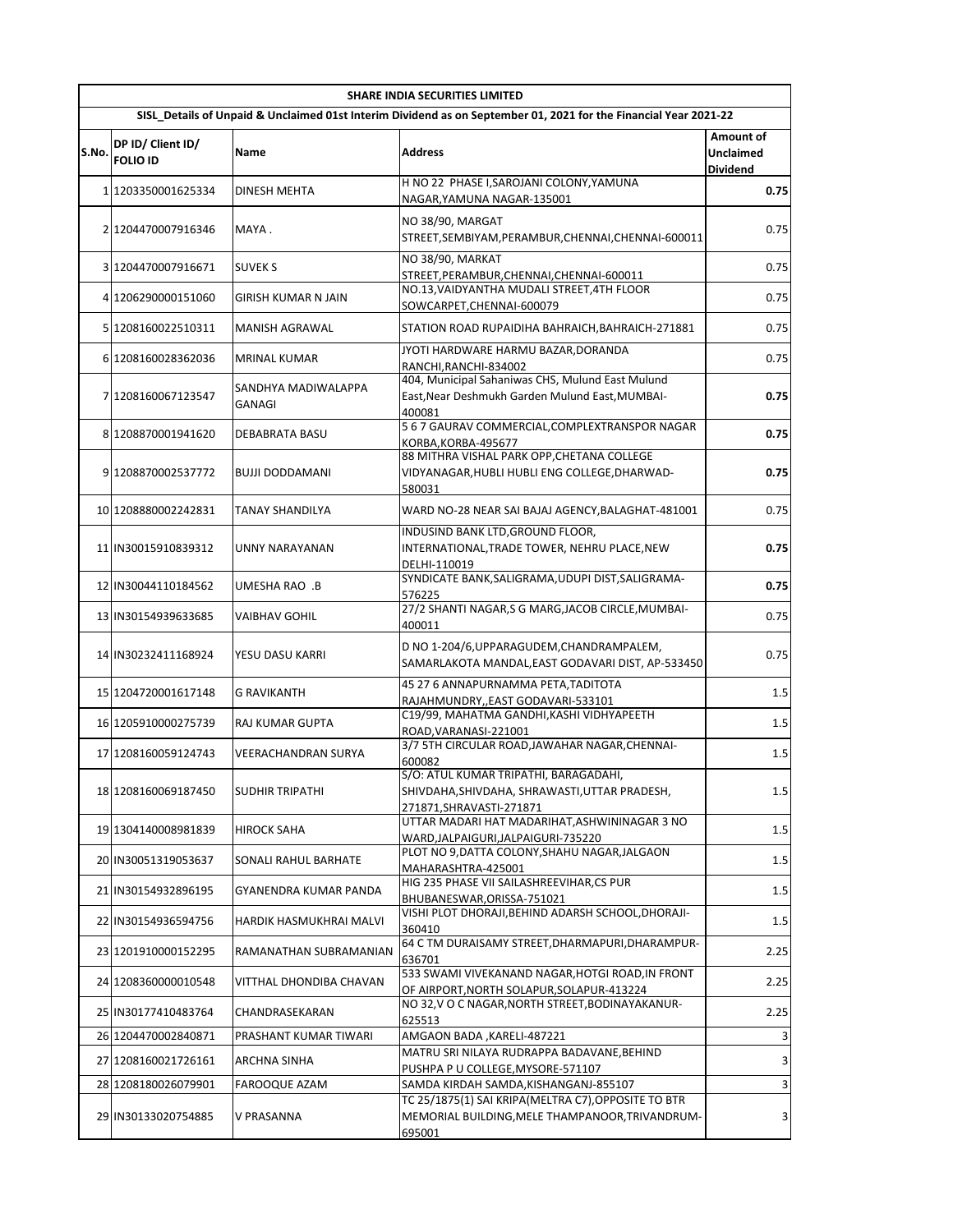| 30 1202990001626661 | <b>UMESH MADHUKAR BHAVSAR</b>       | 10 B MADHUSHILP HSG SOC, BEHIND HARIHAR SOC                                                             | 3.75 |
|---------------------|-------------------------------------|---------------------------------------------------------------------------------------------------------|------|
|                     | RUSHIKESH JAGANNATH                 | DWARKA, NASIK-422011<br>A WING 205 MORARJI MILL MHADA, SANKUL AAREY                                     |      |
| 31 1208160011779794 | SAWANT                              | RD, GOREGAON EAST UDIPI VIHAR, MUMBAI-400063                                                            | 3.75 |
| 32 1208180018772299 | SHIVANNA RAVIKUMAR                  | NO 476 3RD BLOCK                                                                                        | 3.75 |
|                     |                                     | 55TH, CROSSRAJAJINAGAR, BENGALURU-560010                                                                |      |
| 33 IN30154935813209 | MUKTA TUKARAM GHODKE                | SF 205 BALAJI RESIDENCY 2, MANJALPUR, NR VRASDHAM<br>MANDIR, VADODARA-390011                            | 3.75 |
| 34 IN30154937134519 | SUMAN AGARWAL                       | 10A MADAN CHATERJEE LANE, NEAR RABINDRA BHARTI<br>BACK GATE, KOLKATA-700007                             | 3.75 |
|                     |                                     | 1-044 SECTOR-2/A B S CITY, PO DIST BOKARO, BOKARO-                                                      |      |
| 35 IN30154938973879 | SUBIR KUMAR MANDAL                  | 827001                                                                                                  | 3.75 |
| 36 IN30154951880558 | <b>MUNAWAR KHAN</b>                 | RAJ KUMAR CORNER C H S 403/4TH FLOOR, A WING, OPP-<br>RAJKUMAR HTL J P ROAD, ANDHERI WEST MUMBAI-400058 | 3.75 |
| 37 IN30226910628679 | SANJIV GROVER                       | A-120, 1ST FLOOR,, INDERPURI, NEW DELHI-110012                                                          | 3.75 |
| 38 1208160027355006 | KHAIRUNNISA SIMRAN                  | 13 8TH CROOS CHINNAPPA, GARDEN BENSON                                                                   | 4.5  |
|                     |                                     | TOWN, BENGALURU-560046                                                                                  |      |
| 39 1208160033096233 | <b>KARTIK SETIA</b>                 | 76 gali no 3 prabhat nagar, MEERUT-250001<br>67 GAVATE PLOTING, TAL-TULAJAPUR, DIST-                    | 4.5  |
| 40 1208360000005787 | POURNIMA GANESH TIKURE              | OSMANABAD, TULJAPUR-413601                                                                              | 4.5  |
|                     |                                     | SHYAM CHAK NEAR SANJIVANI, NARSIG HOME                                                                  |      |
| 41 1208870002644088 | <b>AMIT KUMAR</b>                   | CHAPRA, SARAN-841301                                                                                    | 4.5  |
| 42 1208160032241441 | VISHWAKIRAN.                        | 21 Bapugouda Nagar, S/O - Basannagoud - 21 - Bapugouda                                                  | 5.25 |
|                     | KOLACCHAPPU HONNAPPA                | S/O - - 21, YADGIR-585223<br>1 325 KOLACCHAPPU KEDILA, PERAMOGRU                                        |      |
| 43 1208160036647109 | MANOJ PRASAD                        | BANTWAL, DAKSHINA KANNADA-574325                                                                        | 6    |
|                     |                                     | HOUSE NUMBER 176 KASERU, BAKSAR MEERUT, MEERUT-                                                         |      |
| 44 1208160013338431 | SATYA PRAKASH                       | 250001                                                                                                  | 6.75 |
| 45 IN30154952825890 | N S UMA MAHESH KANDALA              | 65-3-4/A1 BLOCK NO 65 MEHAMAGAR, KAKINADA                                                               | 6.75 |
|                     |                                     | KAKINADA URBAN MANDAL EAST, GODAVARI-537461<br>A-505, HILL VIEW, (CHARKOP DEEP) CHSL, PLOT NO 14,       |      |
| 46 IN30311613169671 | MANISHA BHAVESH THAKKER             | SECTOR 8, CHARKOP, KANDIVALI (WEST), MUMBAI                                                             | 6.75 |
|                     |                                     | MUMBAI-400067                                                                                           |      |
| 47 1201750000257399 | SANJEEV GOPALRAO KOLTE              | KHAIRALANJI ROD SAMORIL BHAG, SANTAKAVARARAM                                                            | 7.5  |
|                     |                                     | VARD, TIRORA-441911                                                                                     |      |
| 48 1203230000590359 | BIKRAM BANIK                        | KRISHNA NAGAR, PRAGATI ROAD AGARTALA, TRIPURA<br>WEST,AGARTALA-799001                                   | 7.5  |
|                     |                                     | 1749/1 VIDHYA NAGAR ALTO PORVORIM, NEXT TO                                                              |      |
| 49 1203600005323505 | <b>GURUDAS BABURAO</b><br>CHODANKAR | VIDHYA, PRABODHINI SCHOOL PENHA DE FRANCE NORTH                                                         | 7.5  |
|                     |                                     | GOA, GOA-403521                                                                                         |      |
| 50 1204280000053686 | GEETABEN NARENDRAKUMAR              | F/217, AKASH GANGA SOCIETY, NEW SAMA                                                                    | 7.5  |
| 51 1207420000002466 | PATEL<br>OM PRAKASH SHARMA          | ROAD, VADODARA-390002<br>WZ 1598, H/4, NANGAL RAYA, NEW DELHI-110046                                    | 7.5  |
|                     |                                     | 104 RAGHURAM, SANDRA D NO 2 91 78, WHITE FIELD                                                          |      |
| 52 1208160000605798 | <b>SURESH REDDY</b>                 | KONDAPUR, RANGAREDDY-500084                                                                             | 7.5  |
| 53 1208160009134868 | TUHIN ROUTH                         | PALPARA BYE LANE MANKUNDU, CHINSURAH                                                                    | 7.5  |
|                     |                                     | MAGRA, KOLKATA-712139                                                                                   |      |
| 54 1208160036323199 | APRATIM MISHRA                      | Type-III/A -1, Surjyamani Nagar University Campus<br>Suriy, EAST TRIPURA-799130                         | 7.5  |
|                     |                                     | C 6 DAULAT VIHAR DADABHAI, ROADVILE PARLE                                                               |      |
| 55 1208180009611355 | HETAL HITESH MEHTA                  | WEST,MUMBAI-400056                                                                                      | 7.5  |
| 56 1208250005222202 | VENKATA SHANMUKHA                   | D NO 6 13 121 FIRST FLOOR, GOLLAPALEMGATTU ROAD                                                         | 7.5  |
|                     | DHEERAZ POOLA                       | PANJA, CENTRE, KRISHNA-520001<br>CO JAMBULAMALIKE, KATTEBASAPPA 332                                     |      |
| 57 1208870022613844 | LAXMI.                              | GOVINDAWADA, BOMMANAHAL                                                                                 | 7.5  |
|                     |                                     | GOVINDAWADA, ANANTAPUR-515812                                                                           |      |
| 58 IN30020610951848 | DEEPAK KUMAR                        | H NO-251, WARD NO-6, NEAR DURGA                                                                         | 7.5  |
|                     |                                     | MANDIR, MORINDA, PUNJAB-140101                                                                          |      |
| 59 IN30021440832249 | NIHALANI PRIYA KAMLESH              | I 401, AATREY TULIP SOCIETY, NR KALR, AV PARTY<br>PLOT, OPP MOTHER DAIRY, NR I, NDIRA BRIDGE,           | 7.5  |
|                     |                                     | BHATGANDHINAGAR, GANDHI NAGAR GUJARAT-382428                                                            |      |
| 60 IN30051319142224 | VIDYA D C                           | 320 3RD MAIN 3RD PHASE, J P NAGAR 4TH                                                                   | 7.5  |
|                     |                                     | CROSS, BANGALORE, KARNATAKA-560078                                                                      |      |
|                     |                                     | 62 K V APARTMENTS 11/3, CHAKRAPANI ROAD                                                                 |      |
| 61 IN30051323092080 | V RAJESH HUF                        | MADUVINKARAI GUINDY, NEAR GUINDY RAILWAY<br>STATION, CHENNAI TAMILNADU-600032                           | 6.75 |
|                     |                                     | OPP PATNA CITY LADY HOSPITAL, MOHALLA-GUZRI, PATNA                                                      |      |
| 62 IN30088813381691 | MOHAMMAD.SHOAIB                     | CITY, PATNA-800008                                                                                      | 7.5  |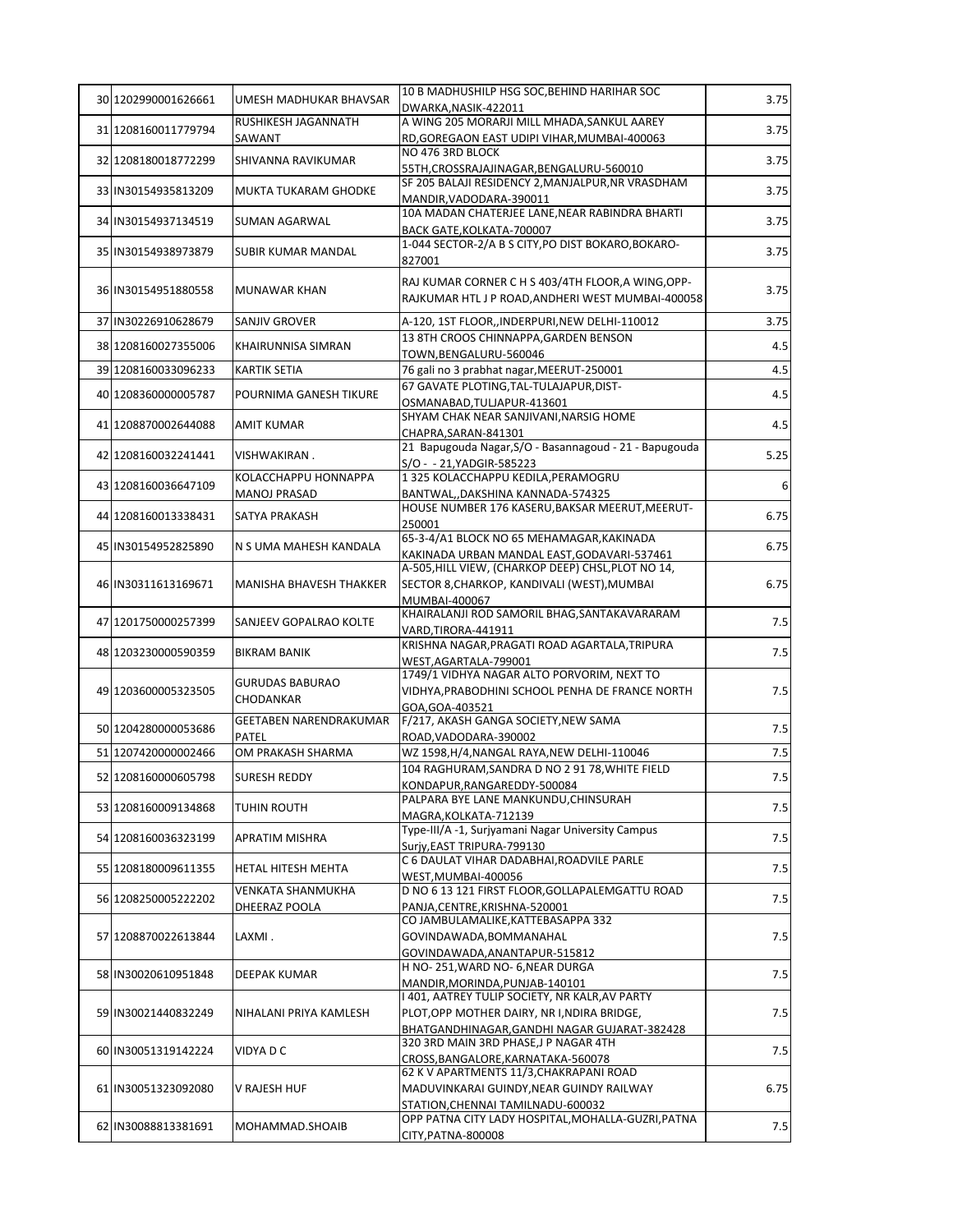| 63 IN30136410228382 | <b>GAURAV YADAV</b>       | H NO 1201/31, LAXMAN VIHAR, GURGAON, GURGAON-                                  | 7.5   |
|---------------------|---------------------------|--------------------------------------------------------------------------------|-------|
|                     |                           | 122001                                                                         |       |
| 64 IN30154914803817 | VISHNUKUMAR KANTILAL      | A-26 SONAL PARK, GOTRI RD, NEAR YASH                                           | 7.5   |
|                     | BHATT                     | COMPLEX, VADODARA GUJARAT-390021<br>T 86/2 ARMY QTRS NANGAL BHOOR, TEH PKT PKT |       |
| 65 IN30154931090814 | SHIVA SAGAR PATEL         | GURDASPUR,, GURDASPUR-145101                                                   | 7.5   |
|                     |                           | C 2 GROUND FLOOR, ELDECO RESIDENCY GREENS SEC                                  |       |
| 66 IN30154932435876 | <b>MEENAL SHARMA</b>      | PI, GREATER NOIDA-201306                                                       | 7.5   |
| 67 IN30154934193795 | SUDARSHAN MUKUND          | ANAND APTS 1ST FLOOR INCOME TAX, LANE PRABHAT                                  | 7.5   |
|                     | CHAUDHARI                 | ROAD LANE NO 14,, PUNE-411004                                                  |       |
| 68 IN30154934974465 | <b>DEELIP NANAKRAM</b>    | 177 SINDHI COLONY JALNA ROAD, NR MOTWANI                                       | 7.5   |
|                     | PARASWANI                 | HOUSE, AURANGABAD-431001<br>S NO 8/2 OMKAR COLONY SHAKTI APT, 2 ND FLOOR, NR   |       |
| 69 IN30154938179278 | VARSHA MANISH             | INDANE GAS AGENCY, PUNE-411027                                                 | 7.5   |
|                     |                           | FLAT NO 7 PADMAVISHWA OXIRICH 1, GANGAPUR ROAD                                 |       |
| 70 IN30154939084528 | MANISHA HEMANT KHADKE     | RAMESHWAR NAGAR, ANANDVALLI NASHIK SAWARKAR                                    | 7.5   |
|                     |                           | NAGAR, NASHIK-422013                                                           |       |
| 71 IN30154939128550 | JEEVAN RAM PATEL          | VILL-BADABAZAR TOWN-WARD NO,P S-TOWN                                           | 7.5   |
|                     |                           | THANA, SAMBALPUR-768001<br>MEDITAB SPECIALITIES PVT LTD, PLOT NO 17 AND        |       |
| 72 IN30154951115027 | ROHAN RAVINDRA JOSHI      | 18, GOLDEN INDUSTRIAL ESTATE X DABHAL, DAMAN-                                  | 7.5   |
|                     |                           | 396210                                                                         |       |
|                     |                           | FLAT NO 606 SONAR APTS 6TH FLOOR, DONGARAKERI                                  |       |
| 73 IN30226912852237 | RICHA AWASTHI             | NEW FIELD STREET, MANGALORE KARNATAKA, INDIA-                                  | 7.5   |
|                     |                           | 575001                                                                         |       |
| 74 IN30311610112458 | <b>DHIREN SHAH</b>        | 4 16 GURUKRIPA APT, N C K MARG, DADAR, MUMBAI-                                 | 7.5   |
|                     | SHIVJYOTI RAJENDRAKUMAR   | 400028                                                                         |       |
| 75 1208360000039409 | CHILHAL                   | C 13, BOMBAY PARK, JULE SOLAPUR, SOLAPUR, SOLAPUR-<br>413004                   | 8.25  |
|                     |                           | # Plot No 38/A, Heggeri Heggeri Basava Nagar                                   |       |
| 76 1208160070679853 | AKSHAY ARUN VERNEKAR      | Heggeri, HUBLI-580024                                                          | 9     |
| 77 1208870004306768 | DATTA LALJI GADA          | DU 202 GAYATRI SOCIETY VIDYA, MANDIR ROAD DAHISAR                              | 11.25 |
|                     |                           | EAST, MUMBAI-400068                                                            |       |
|                     |                           | FLAT NO 2 WINDSOR CASTLE JAYABAI CLY, BEHIND                                   |       |
| 78 IN30154951774799 | VAISHALI RAVINDRA MANE    | MHASOBA MANDIR NASHIK ROAD, NEAR BIG                                           | 11.25 |
|                     |                           | BAZAR, NASHIK NASHIK ROAD NASHIK-422101                                        |       |
| 79 1208870002873881 | UKESHWARI YADAV           | 14 WARD20 PURANA SIVIL LINE, MAHASAMUND-493445                                 | 12.75 |
|                     |                           | RAM MANDIR JAWAL RAM GALLI LAT, AT POST LATUR TQ                               |       |
| 80 1208160000841792 | <b>SUSHANT B KULKARNI</b> | LATUR, LATUR-413512                                                            | 13.5  |
|                     | MANJULABEN DINESHBHAI     | 59/61, VYAS BHAVAN, 3RD FLOOR, ROOM NO.12, KIKA ST,                            |       |
| 81 1204750000017636 | SHAH                      | GULALWADI, NEAR. NULL BAZAAR POLICE STN, MUMBAI-                               | 14.25 |
|                     |                           | 400004<br>LEGEND II-E / 603, KANDAR PADA, DAHISAR                              |       |
| 82 1202300000730383 | CECILIA MASCARENHAS       | WEST, MUMBAI-400068                                                            | 15    |
|                     |                           | ANKAL KOTI ONI RANEBENNUR,S O DODDA PETE NEAR                                  |       |
| 83 1203320022329173 | MURGESH V JAMBIGI         | SANGAM, TAKIS HAVERI, HAVERI-581115                                            | 15    |
| 84 1208160017621253 | SUMEET KUMAR              | PO.DAMRAPUR, WEST CHAMPARAN-845451                                             | 15    |
| 85 1208180001107074 | ANIL BHANDARI             | 14 2 164 165, SHAHINATH, GUNJ BEGUM BAZAR OPP                                  | 15    |
|                     |                           | LMG, HIGH SCHOOL, NAMPALLY, HYDERABAD-500012                                   |       |
| 86 IN30021411889548 | LABHESH GANDHI            | 5/6 M G ROAD, TOPKHANA, INDORE-452001                                          | 15    |
|                     |                           | F NO J102 ALIENS ELITE, PRASHANTH                                              |       |
| 87 IN30051310756275 | SHAILENDRA RAJAVARAM      | NAGAR, MIYAPUR, HYDERABAD ANDHRA PRADESH INDIA-<br>500049                      | 15    |
| 88 IN30154932187719 | SAMADHAN LOKHANDE         | PO BOX 21993, DUBAI UAE-999999                                                 | 11.88 |
|                     | NIRAJKUMAR RAMESHBHAI     | O-902 ICB FLORA, B/H VODAFONE TOWER GOTA, OPP                                  |       |
| 89 IN30154932404796 | GAJJAR                    | SHLOK PARISAR, AHMEDABAD GUJARAT-382481                                        | 15    |
| 90 IN30154950815620 | ANSARI FIROZ              | A/23 JAVED PARK,TANDALJA ROAD,VADODARA-390020                                  | 15    |
| 91 IN30429522516709 | TEJENDRA RAMANLAL PATEL   | ETISALAT 13TH FLOOR PO BOX 980, SHARJAH-111111                                 | 11.88 |
| 92 IN30429525412490 | FREDRICK EUSEBIUS D SOUZA | PO BOX 33458 DUBAI, DUBAI-111111                                               | 11.88 |
|                     |                           | ARK RESIDENCY PLOT NO 207 2ND FLR, BEERAPPA GADDA                              |       |
| 93 IN30051317934969 | RAGHAVENDRA N             | BHARATH NGR UPPAL, BESIDE SALLARAJI REDDY                                      | 15.75 |
|                     |                           | HOUSE, HYDERABAD ANDHRA PRADESH-500039                                         |       |
| 94 1203320008315921 | J JANAKI                  | HIG FLAT NO T 4, KOTTURPURAM, CHENNAI-600085                                   | 17.25 |
| 95 1208160068451655 | POOJA CHAUHAN             | Village - Dulhera Chauhan, MEERUT-250110                                       | 17.25 |
| 96 IN30154933922754 | NISHA DARIRA              | 55-D/7 5TH FLOOR, ASMITA JYOTI CHS CHARKOP                                     | 18    |
|                     |                           | NAKA, MARVE RD MALAD-W, MUMBAI-400095                                          |       |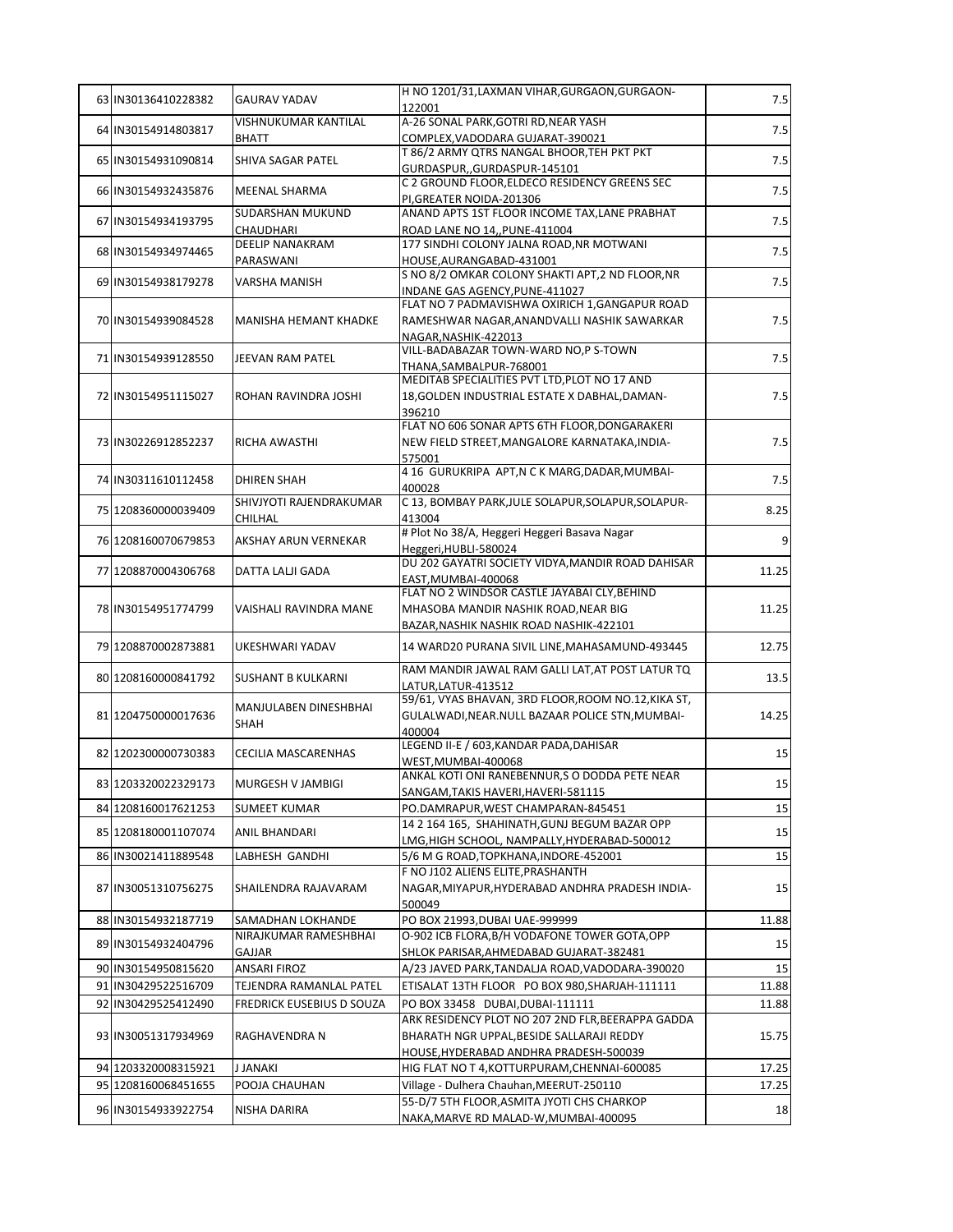| 97 IN30383310023707  | NAYNABEN C BUDDHDEV        | 8 SHAKTI APPARTMENT, NR POOJA                                                                 | 18           |
|----------------------|----------------------------|-----------------------------------------------------------------------------------------------|--------------|
| 98 1202620000147748  | SANJAY SAHU                | HOSPITAL, PUSHPAKUNJ KANKA, AHMEDABAD-380022                                                  | 18.75        |
|                      |                            | 784/693-A, MALVIYA NAGAR, ALLAHABAD-211003<br>S/O RAMDAS DAMU RANE, AJINKYATARA CO OP HSG SOC |              |
|                      |                            | S, NO.20/1, SHRI SHRI RAVI SHANKAR                                                            |              |
| 99 1208880000848671  | ABHIJIT RAMDAS RANE        | ROAD, WADALA, SHIVAR, DGP NAGAR, NASHIK, NASHIK-                                              | 18.75        |
|                      |                            | 422006                                                                                        |              |
| 100 IN30095810250521 | DIPTENDU SINHA             | BELDANGA, STATION ROAD, MURSHIDABAD, WEST BENGAL-                                             | 18.75        |
|                      |                            | 742133<br>403 4TH FLR 24 INCOME TAX QRTRS, PLOT 36 NEW LINK                                   |              |
| 101 IN30154936461695 | ABHIJIT HALDER             | RD ANDHERI WEST, NEAR OSHIWARA POLICE                                                         | 18.75        |
|                      |                            | STATION.MUMBAI-400053                                                                         |              |
|                      |                            | A/503 PRANEEL APTS NEW LINK RD, NR TILAK COMPLEX                                              |              |
| 102 IN30154938614020 | ALOK MAHESH DALMIA         | EKSAR BORIVALI W, MUMBAI-400103                                                               | 18.75        |
|                      |                            | KINGSTON PALACE FLAT NO 1102, CHINCHOLI BUNDAR                                                |              |
| 103 IN30154952423275 | SHWETA SHARMA              | ROAD MALAD W, OPP MADAM HOME SUPER                                                            | 18.75        |
|                      |                            | MARKET, MUMBAI-400064                                                                         |              |
| 104 IN30246110572555 | POOJA MAYANK SANGHVI       | 76-B YOGESHWAR NAGAR<br>SOCIETY, BHATTHA, PALDI, AHMEDABAD-380007                             | 18.75        |
|                      |                            | BLOCK NO 3, GOKUL BLDG, 2ND, FLOOR, NEAR JAI                                                  |              |
| 105 1201750000130291 | <b>JYOTI RAJESH GANDHI</b> | BHAGWAN HALL, HARI NIWAS, M.G.ROAD, THANE WEST-                                               | 22.5         |
|                      |                            | 400602                                                                                        |              |
|                      |                            | B-64 PARWANA APARTMENTS NEAR, SAMACHAR                                                        |              |
| 106 1202420001004954 | <b>ANKUR SUDAN</b>         | APARTMENTS MAYUR VIHAR, PHASE -1 EXTENSION DELHI                                              | 22.5         |
|                      |                            | CHILLA, DELHI-110091                                                                          |              |
| 107 1208250002677361 | MOHAMMED EJAZ              | 6334 GALI ISHWARI PRASAD, BARA HINDU RAO, NORTH                                               | 22.5         |
|                      |                            | DELHI, DELHI-110006                                                                           |              |
| 108 IN30154951109161 | PATEL RAHULKUMAR MANILAL   | 733-2 KISANNAGAR, SECTOR-26                                                                   | 22.5         |
|                      |                            | GANDHINAGAR, GANDHINAGAR-382024<br>KARGALI BAZAR NEAR DURGA MANDIR, PO BERMO                  |              |
| 109 IN30154952185467 | RABINDRA KUMAR TIWARY      | BOKARO, NEAR DURGA MANDIR, BOKARO-829104                                                      | 22.5         |
| 110 1208180008884735 | SAMITA PATTANAIK           | AT PUTANA PO KALUPARAGHAT, KHORDHA-752022                                                     | 23.25        |
|                      |                            | 102 VILLAGE AGAYA CHHOTA, TOLA MURERI                                                         |              |
| 111 1208870017082536 | SATYANSHU GUPTA            | GARHWA, GORAKHPUR-273152                                                                      | 26.25        |
| 112 1204720002526953 | SANJEEV KUMAR THAKUR       | VILL PO SALAON TEH GHUMARWIN, BILASPUR-174028                                                 | 27           |
| 113 1203000001093865 | JAY RAJESH GANDHI          | 3 GOKUL M G RD, NR SYNDICATE BANK, HARINIWAS                                                  | 29.25        |
|                      |                            | NAUPADA, THANE-400602                                                                         |              |
| 114 1203320043034555 | Chandu Shridhar Chaudhari  | CTS NO 4692 ANAND MEDICAL 80, FEET RD DHULE DHULE                                             | 30           |
|                      |                            | DHULE, DHULE, DHULE-424001<br>7 KAULAKAI MAJARE                                               |              |
| 115 IN30154931904782 | ARCHANA SHARMA             | HEBBURULI, HEBBURULI, HOSANAGAR, SHIMOGA-577425                                               | 30           |
|                      |                            | PLOT NO 7-B SWASHRAY SOCIETY.NR VARSHA SOCIETY                                                |              |
| 116 IN30154934214483 | VIMALKUMAR D SHAH          | SUBHASNAGAR, BHAVNAGAR-364001                                                                 | 30           |
|                      |                            | 201 OM NAMO GURUKRUPA CHS, NANDIVLI CROSS ROAD                                                |              |
| 117 IN30311613408189 | DAYI SHIVJI MANGE          | OM SAI NAGAR, DOMBIVLI EAST TILAKNAGAR                                                        | 30           |
|                      |                            | THANE, DOMBIVALI MAHARASHTRA-421201                                                           |              |
| 118 IN30429514264588 | <b>BRAJ BIHARI BANSAL</b>  | UNICHEM LABORATORIES LTD, VILLAGE BHATAULI KALAN                                              | 30           |
|                      |                            | BADDI, DISTT SOLAN, BADDI-173205<br>HOUSE NO 11 SHANTI NAGAR, BRAHM PURI KUTIA, HISAR-        |              |
| 119 1208160014189856 | <b>SAHIL KATHURIA</b>      | 125001                                                                                        | 33           |
|                      |                            | 2ND FLOOR, 3 GOKUL BLDG, NR.JAI BHAGWAN HALL, HARI                                            |              |
| 120 1201750000187414 | FALGUNI HITESH GANDHI      | NIWAS, M.G.ROAD, THANE, THANE-400602                                                          | 33.75        |
|                      |                            | FLAT NO H 1103, 11TH FLOOR, BUILDING H ROYAL                                                  |              |
| 121 IN30154916111423 | <b>KENNY ABRAHAM</b>       | FERN, GREAT EASTERN GARDENS, LBS MARG MUMBAI-                                                 | 33.75        |
|                      |                            | 400078                                                                                        |              |
| 122 1201060002701217 | RADHEY SHYAM GUPTA         | RZ/632/B RAJ NAGAR/I, PALAM COLONY, DELHI-110045                                              | 37.5         |
|                      |                            |                                                                                               |              |
|                      |                            | PRAMOD KUMAR AGARWAL ADVOCATE, HARI NIVASH                                                    |              |
| 123 1201090002999040 | NAND RANI AGARWAL          | RATAN ROAD, MO SINGHAN BARD NO 13, KASHIPUR-                                                  | 37.5         |
|                      |                            | 244713                                                                                        |              |
| 124 1201090012592443 | JOBY MICHAEL .             | PLANTHOPPIL HOUSE, NALUKODY P                                                                 | 37.5         |
|                      |                            | O,PAIPPADU,KOTTAYAM-686548<br>SNEHA KUTIR, 3RD FLOOR, 1-B GOPALRAO DESHMUKH                   |              |
| 125 1202670000000507 | VIJAYA DAGA                | MARG, PEDDAR ROAD, MUMBAI-400026                                                              |              |
|                      | PARESHKUMAR MANIBHAI       |                                                                                               |              |
| 126 1202680000146369 | PATEL                      | SUBHASH POLE, RUPPURA, KHEDA-387335                                                           | 37.5<br>37.5 |
|                      |                            | 39 MALAIARASAN KOVIL EAST WEST STREET, NAGALINGA                                              |              |
| 127 1203760000053075 | PADMACHITRA S.             | NAGAR, ARUPPUKOTTAI, VIRUDHUNAGAR-626101                                                      | 37.5         |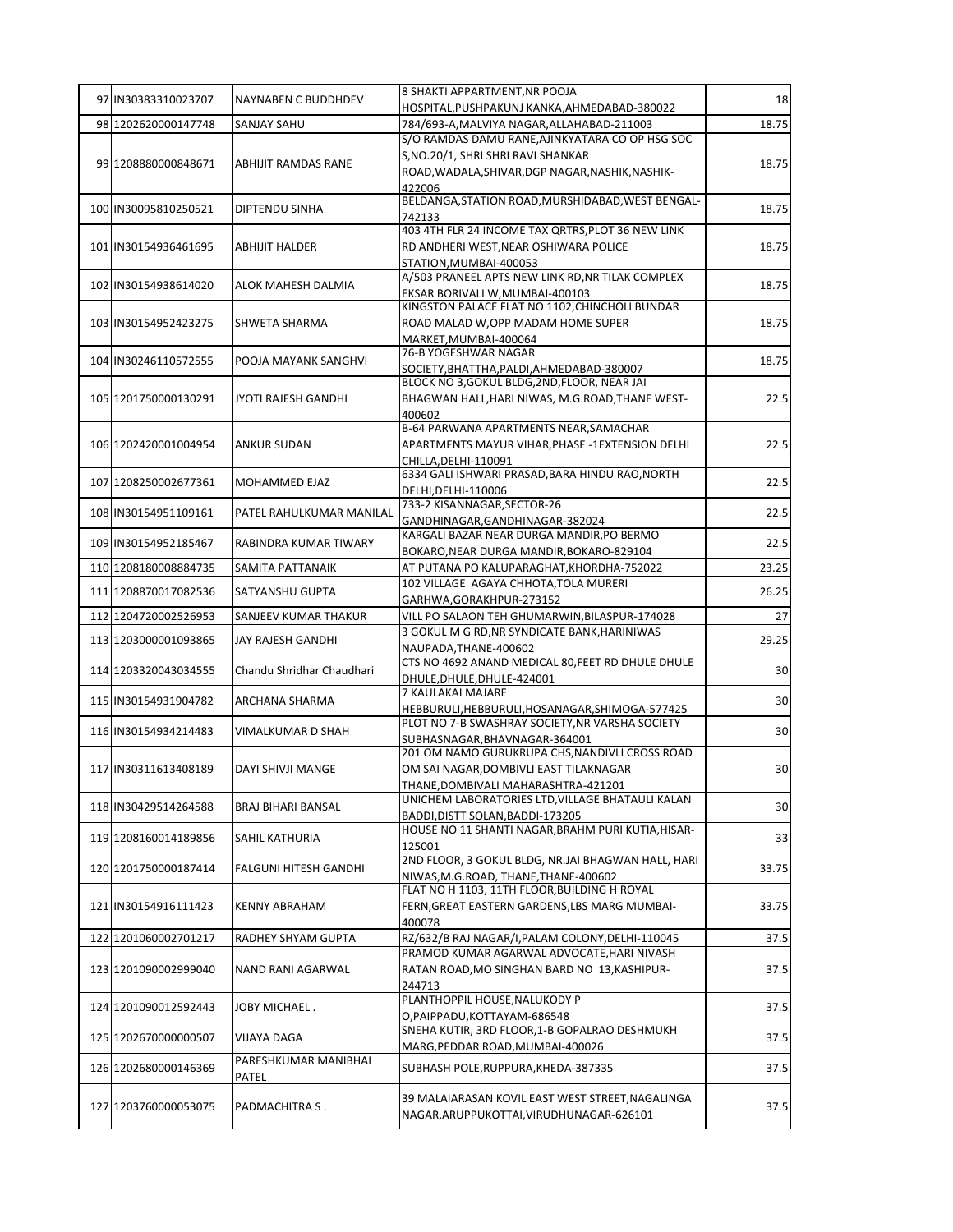|                      |                           | B 17 MANSI CHS LTD PLOT NO 536, CHARKOP SECTOR 5                                       |       |
|----------------------|---------------------------|----------------------------------------------------------------------------------------|-------|
| 128 IN30051317318868 | RAJESH KAMDAR             | KANDIVALI WEST, NEAR DENA BANK, MUMBAI                                                 | 37.5  |
|                      |                           | MAHARASHTRA INDIA-400067                                                               |       |
| 129 IN30133020134727 | <b>BHAKTI PANKAJ SHAH</b> | 7 CHANDRALOK, KASTURBA ROAD, MULUND                                                    | 37.5  |
|                      |                           | WEST, MUMBAI-400080                                                                    |       |
| 130 IN30154931931331 | <b>TAMANA KAPOOR</b>      | SUNKIST 602 1ST RD, OFF WATER FIELD RD BANDRA                                          | 37.5  |
|                      |                           | W.MUMBAI-400050<br>FLAT NO 173, C WING, 17TH FLOOR, KALPATARU                          |       |
|                      |                           |                                                                                        | 37.5  |
| 131 IN30154932240164 | YASH M SANGHVI            | GARDENS, ASHOK NAGAR, KANDIVALI EAST, MUMBAI,                                          |       |
|                      |                           | MAHARASHTRA-400101<br>B/105 SHIVLOK CHSL, RAM GALLI ADUKIA                             |       |
| 132 IN30154935207135 | <b>BHAVIK R SHAH</b>      | SCHOOL, KANDIVALI W, MUMBAI-400067                                                     | 37.5  |
|                      |                           | FLAT NO-11, TAPOVAN CO-OP HOUSING SOCIETY, OPP                                         |       |
| 133 IN30154950729498 | NILESH S CHAWAK           | TIRUMALA CO-OP SOC GIDC, ANKLESHWAR-393002                                             | 37.5  |
|                      |                           | C-18201 AL KHOR COMMUNITY, PO BOX 21666 DOHA, AL                                       |       |
| 134 IN30154952819659 | MITESH CHANDRAKANT SHAH   | KHOR, OHA, QATAR-21666                                                                 | 29.7  |
| 135 IN30198310881586 | PARAG SUBODHCHANDRA       | 713 B 1 BHARWAD VAS NAVA VADAJ, NR KIRAN PARK BUS                                      | 37.5  |
|                      | <b>SHAH</b>               | STAND, AHMEDABAD (GUJ)-380013                                                          |       |
| 136 IN30177411995349 | <b>GOVINDARAJAN V</b>     | 5 D, EYARPAGAI NAYANAR STREET, PALAYAMKOTTAI-                                          | 38.25 |
|                      |                           | 627002                                                                                 |       |
|                      |                           | 2 CORPS GRID SIGNAL REGIMENT, AREN OPP S D                                             |       |
| 137 IN30051311766987 | <b>UDIT JAIN</b>          | COLLEGE, JAGADHAR ROAD, AMBALA CANTT HARYANA                                           | 39    |
|                      |                           | INDIA-133001<br>NO T2 3RD FLR VINTAGE PARADISE APTS, 66-67 4TH CORSS                   |       |
| 138 IN30154951008200 | <b>VIJAY ANAND</b>        | HOSAPALYA MAIN ROAD, HARALUKUNTE BLR SOUTH                                             | 41.25 |
|                      | BALASUBRAMANIAN           | BOMMANAHALLI, BANGALORE-560068                                                         |       |
|                      |                           | 1 NO COLONY GANGANAGAR MADHYAMGRAM                                                     |       |
| 139 IN30154938425873 | SONHARDHA MONDAL          | M, GANGANAGAR, NORTH TWENTY FOUR                                                       | 42.75 |
|                      |                           | PARGANAS, KOLKATA-700132                                                               |       |
|                      |                           | D2 JAINS ANSRUTA APARTMENT, 128 VALLUVAR KOTTAM                                        |       |
| 140 IN30154951652773 | <b>ADITYA BAID</b>        | HIGH ROAD, NEAR VALLUVAR KOTTAM, CHENNAI-600034                                        | 45    |
|                      |                           |                                                                                        |       |
|                      |                           | 101/26 ATUL CHS, ROAD NO.24, NR VIVEK                                                  |       |
| 141 1203360000006668 | JAGRUTI KETAN KARANIYA    | COLLEGE, SIDDHARTH NAGAR, GOREGAON (W), MUMBAI-                                        | 52.5  |
|                      |                           | 400104<br>45/42 CHINTAMANI BUILDING, INDIRA NAGAR PUNE                                 |       |
| 142 1203600002567779 | VINAYAK VISHRAM MONDE     | CITY, CHINCHWADGAON PUNE, PUNE-411033                                                  | 54    |
|                      |                           | 13-1/16 VEENAPANI NAGAR, MALKAJGIRI                                                    |       |
| 143 1208160001137563 | ALLIGALA VENKATESAM       | HYDERAPAD, HANUMANPET RANGAREDDY, HYDERABAD-                                           | 56.25 |
|                      | ANASUYA                   | 500047                                                                                 |       |
| 144 IN30051318758749 | <b>ANKUSH PHAWA</b>       | 170/18, ARYA NAGAR, ROHTAK HARYANA-124001+D136                                         | 56.25 |
| 145 1208160006049423 | SRISIVASRI KANUPARTHI     | 1-41 JARUGUMALLI MANDALAM, TUMADU, PRAKASAM-                                           | 58.5  |
|                      |                           | 523279                                                                                 |       |
| 146 1204720006890847 | S SRUJAN KUMAR            | 12 20 4 GOWTHAMI NAGAR, MANCHERIAL-504207                                              | 59.25 |
| 147 1208870019956403 | MAHESH CHAND SHARMA       | SO BHAGIRATH SHARMA 138, PANCHWATI SCHEME NO 7                                         | 60    |
|                      |                           | ALWAR, ALWAR, ALWAR-301001                                                             |       |
| 148 IN30113526613563 | ASHOK BANKATLAL KABRA     | BALAJI COLLECTION, STATION ROAD, BAGALKOT, BAGALKOT-                                   | 60    |
|                      |                           | 587101<br>NO 13. KANDHAPPA STREET                                                      |       |
| 149 IN30163740511752 | L MAHENDRA KUMAR          |                                                                                        | 66    |
|                      |                           | CHOOLAI, CHENNAI, TAMILNADU-600112<br>G SELVAKUMAR NO 2053 GROND FLOOR, JANAPRIYA LAKE |       |
| 150 IN30051315856693 | SELVAKUMAR G              | VIEW PHASE II NO 26/2, KODICHIKKANAHHALI BEGUR                                         | 69.75 |
|                      |                           | HOBLI, BANGALORE KARNATAKA-560076                                                      |       |
|                      |                           | SHETHNAGAR -521.AT -JAMNAGAR                                                           |       |
| 151 1201910101612032 | ASMA YUNUS BLOCH          | HIGHWAY, MADHAPAR, Rajkot-360006                                                       | 75    |
| 152 1202890000350958 | MAHAVIRSINH DOLATSINH     | AT&PO MOTI BAMTI, TA - VANSDA, MOTI BAMTI-396580                                       | 75    |
|                      | YADAV                     |                                                                                        |       |
| 153 1203210000095749 | DIPAK PRABHAKAR ANDHARE   | PARDESHIPURA, NANDURBAR, NANDURBAR, NANDURBAR-                                         | 67.5  |
|                      | HUF.                      | 425412                                                                                 |       |
| 154 1203320008024262 | <b>JAGDISHCHANDRA</b>     | SHRUTI 3 GONAITY NAGAR SOCIETY, NR. MODI                                               | 75    |
|                      | REVASHANKER JOSHI         | SCHOOL, 150 RING ROAD, RAJKOT, RAJKOT-360007                                           |       |
| 155 1203810000222423 | ASHOK KUMAR BHATTAD       | H NO 18-1-661/A, BHAVANI NAGAR, TIRUPATHI, TIRUPATHI-                                  | 75    |
|                      |                           | 517501<br>HOUSE NO 3-A / 1, VASHIST NAGAR, P.O. MAHESH                                 |       |
| 156 1205170000020795 | JASPREET SINGH LAMBA      | NAGAR, AMBALA-133001                                                                   | 75    |
|                      |                           | H NO 53-3-14, DALLI VARI STREET, BACK SIDE OF RTC                                      |       |
| 157 1208160024175565 | LAKSHMAN KUMAR DALLI      | DEPOT VISAKHAPATNAM, VISAKHAPATNAM-530013                                              | 75    |
|                      |                           | A - 6, UNION HOUSE,595, SOONAWALA AGIARY                                               |       |
| 158 IN30007910332252 | NIKHIL VINOD SHANBHAG     | MARG, MAHIM, MUMBAI, MAHARASHTRA-400016                                                | 75    |
|                      |                           |                                                                                        |       |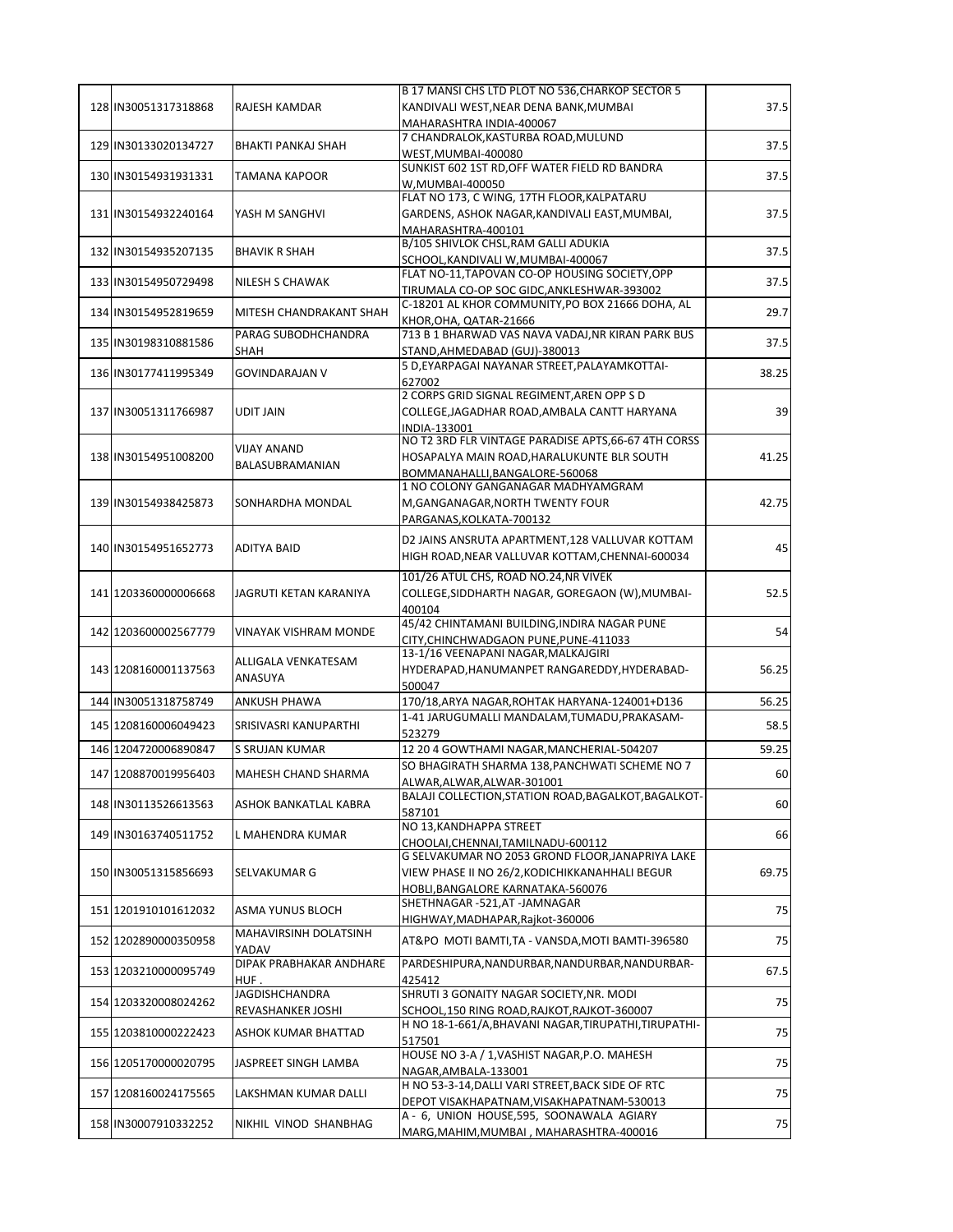| 159 IN30051311039302 | SATHYANARAYANA P          | 725 6TH MAIN BDA                                                                               | 75     |
|----------------------|---------------------------|------------------------------------------------------------------------------------------------|--------|
|                      |                           | COLONY, DOMLUR, BANGALORE, KARNATAKA-560071                                                    |        |
| 160 IN30051311203865 | SITA DEVI SIKARIA         | SWASTIKA PHARMA, JAMAL ROAD, PATNA, BIHAR-800001                                               | 75     |
|                      |                           | B 17 MANSI CHS LTD PLOT NO 536, CHARKOP SECTOR 5                                               |        |
| 161 IN30051317280092 | ALKA RAJESH KAMDAR        | KANDIVALI WEST, NEAR DENA BANK, MUMBAI                                                         | 75     |
|                      |                           | MAHARASHTRA INDIA-400067<br>PRATHNA NAGAR-3, OPP-COMMAN PLOT, B H-                             |        |
| 162 IN30097412393203 | <b>KIRIT B PATEL</b>      | NIKLESHWA, DALMI ROAD, SURENDRANAGAR-363001                                                    | 75     |
|                      |                           | AKRITI VIHAR AMLIDIH, NEAR MOON BUITEY                                                         |        |
| 163 IN30154931920327 | OM PRAKASH AGRAWAL        | PARLER, RAIPUR-492001                                                                          | 75     |
|                      |                           | A/55 JAGAT AMARAWATI BAILEY ROAD, TOWN/VILL-                                                   |        |
| 164 IN30154935809200 | MADHUSHREE SHARAN         | PATNA ANCHAL-PATNA SADAR, DISTT-PATNA, PATNA-                                                  | 75     |
|                      |                           | 800001<br>15 REKHA SOCIETY, NAHUR ROAD, NEAR MEHUL CINEMA,                                     |        |
| 165 IN30154937847191 | SACHIN VINODRAI SHAH      | MULUND WEST, MUMBAI, MAHARASHTRA-400080                                                        | 75     |
| 166 IN30154939564844 | RAJEEV C S                | PO BOX 2403, ABU DHABI, ABU DHABI UAE-0                                                        | 59.4   |
|                      |                           | 10-163 WARD-10 V P V STREET, EDANGANASALAI                                                     |        |
| 167 IN30154950083033 | V NIRMALADEVI             | SP, SALEM-637502                                                                               | 75     |
|                      |                           | A/303 AASTHAN COMPLEX, OPP                                                                     |        |
| 168 IN30154950320636 | RAKESH SAREGKUMAR BHAGAT  | POLYTECHNIC, AMBAWADI, AHMEDABAD-380015                                                        | 75     |
|                      |                           | DO NO 59 A-21/5-13 NARAYANA                                                                    |        |
| 169 IN30154952210296 | DEVISETTY LALITHA         | NILAYAM, THANGELLAMUDI STRT NR PATAMATA H                                                      | 75     |
|                      |                           | SCH, VIVEKANANDA CLY PATAMATA AUTO                                                             |        |
|                      |                           | NAGAR, VIJAYAWADA RURAL KRISHNA A P-520007<br>137/1 WARD NO 15 SHIVAJI WARD BODHI, AMLA TEHSIL |        |
| 170 IN30302858001848 | MUNNI SINGH               | AMLA DISTT BETUL, BETUL, MADHYA PRADESH, INDIA-                                                | 75     |
|                      |                           | 460557                                                                                         |        |
|                      | PARASKUMAR MUKESHBHAI     | INSTRUMENTION DEPT PO BOX 44169, ABU DHABI-                                                    |        |
| 171 IN30429524421504 | PARMAR                    | 111111                                                                                         | 59.4   |
|                      |                           | w o anshuman kumar 243 2d railway officers, enclave                                            |        |
| 172 1208880000880038 | <b>JASMINE KUMAR</b>      | basant lane new delhi g p o g p, NEW DELHI-110001                                              | 76.5   |
|                      |                           |                                                                                                |        |
| 173 IN30154951256862 | RAVINDER SINGH            | H NO 139 PINK VIHAR CHHAUNI MOHALLA,, NEAR KALI                                                | 78.75  |
|                      |                           | MATA MANDIR, LUDHIANA-141008<br>3 GOKUL BULD M G RD, NR SYNDICATE BANK, HARINIWAS              |        |
| 174 1203000001094003 | HARSH HITESH GANDHI       | THANE NAUPADA, THANE-400602                                                                    | 86.25  |
|                      |                           | 101, SUNDARAM APPARTMENT, B/H. HARI SEWA                                                       |        |
| 175 IN30199111401947 | SUNNY HARESH JAGYASI      | SCHOOL, WARASIA, VADODARA-390006                                                               | 93.75  |
| 176 IN30311613138658 | RAMESH MARIAPPA GOWDA     | C-109, EKTA BHOOMI CLASSIC, CHS, MAHAVIR NAGAR,                                                | 93.75  |
|                      |                           | KANDIVLI - W, MUMBAI MUMBAI-400067                                                             |        |
| 177 1203800000125044 | <b>VINOD MITTAL</b>       | HOUSE NO. 216. WARD NO. 2 PADAV                                                                | 112.5  |
|                      |                           | MOHALLA, SAMALKHA, PANIPAT-132101<br>PARK COLONY, OPP ALAL AVENUEMAIN ROAD, JAMNAGAR-          |        |
| 178 IN30154934157455 | SIDDHARTH GORECHA         | 361008                                                                                         | 112.5  |
| 179 IN30154935493127 | <b>MANISH NAHAR</b>       | H 3 KRISHAN NGR, DELHI-110051                                                                  | 112.5  |
|                      |                           | W O SRI SATYA, NARAYAN AGARWAL, AMLATOLA, KATIHAR-                                             |        |
| 180 IN30429514310632 | <b>MEERA DEVI AGRAWAL</b> | 854105                                                                                         | 112.5  |
|                      |                           | 128/A GANJAWALA APTS 11TH FLOOR,S V P ROAD                                                     |        |
| 181 IN30154952190770 | PRIYANKA ATUL VASANI      | BORIVALI W, NEAR CHAMUNDA CIRCLE, MUMBAI-400092                                                | 131.25 |
|                      |                           |                                                                                                |        |
| 182 IN30154917115495 | M ROSI BABU               | 2519 TYPE V, BHEL TOWNSHIP, RAMACHANDRAPURAM                                                   | 148.5  |
|                      |                           | (MEDAK DISTRICT), TELANGANA-502032<br>4 KAMAT INDUSTRIAL ESTATE, 396, VEER SAVARKAR            |        |
| 183 1204450000583301 | SHALIBHADRA CAPITAL       | MARG, OPP SIDDH-, IVINAYAK TEMPLE,                                                             | 135    |
|                      | <b>MARKET LIMITED</b>     | PRABHADEVI, MUMBAI-400025                                                                      |        |
|                      |                           | FLAT NO. 33, SEA GULL, CARMICHEAL ROAD, MUMBAI,-                                               |        |
| 184 IN30045010028536 | USHA PRAKASH KANAL        | 400026                                                                                         | 150    |
| 185 IN30045012368140 | PRAKASH M KANAL           | FLAT NO 33 SEAGULL CARMICHEAL RD, MUMBAI, -400026                                              | 150    |
|                      |                           |                                                                                                |        |
| 186 IN30045013558797 | PRAKASH M KANAL           | 33 SEAGULL, CARMICHAEL                                                                         | 135    |
|                      |                           | ROAD, MUMBAI, MAHARASHTRA-400026<br>BLOCK-3-1/C BMC BHABANI ENCLAVE, SAHID                     |        |
| 187 IN30154936141683 | MADDALI SKCJ NEHRU        | NAGAR, BHUBANESWAR-751007                                                                      | 150    |
| 188 IN30154938838478 | <b>HARPREET SINGH</b>     | L-41 BLOCK-L MOHAN GARDEN, DELHI, DELHI-110059                                                 | 150    |
|                      |                           | 412 TRIVENI APTS, NO 158/A, BERACAH ROAD                                                       |        |
| 189 IN30154950229000 | ARSH SHAH                 | KELLYS, CHENNAI-600010                                                                         | 150    |
| 190 IN30023911561582 | RANJU DIDDI               | PO BOX 128113, DUBAI, DUBAI, OTHER-100000                                                      | 121.77 |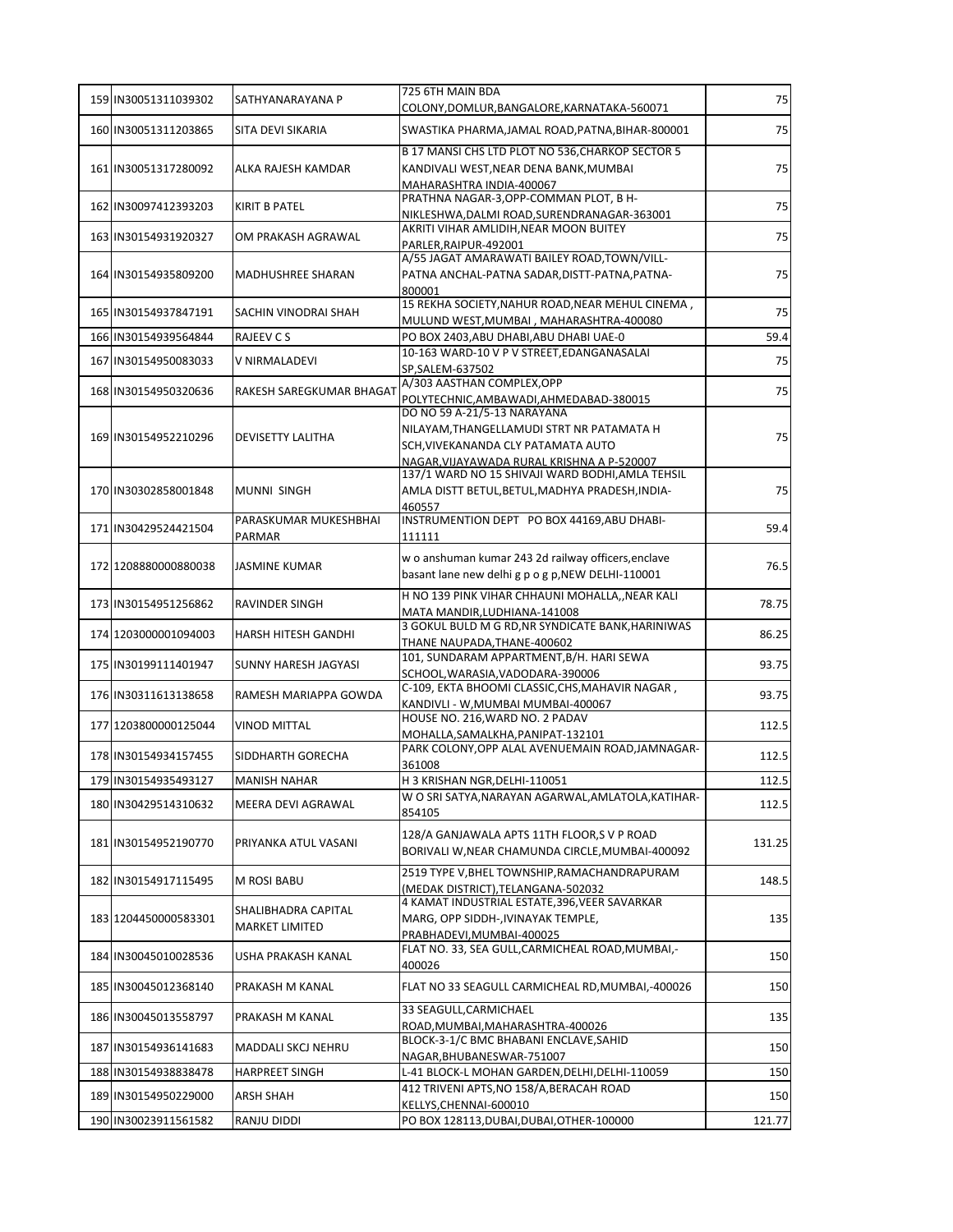| 191 IN30154939096239 | YVETTE Z DEMENEZES                   | SHANTIYAMAN FLAT NO 27 6TH FLR, MANUEL GONSALVES                                            | 160.5   |
|----------------------|--------------------------------------|---------------------------------------------------------------------------------------------|---------|
|                      |                                      | RD BANDRA-W, MUMBAI-400050<br>12/G NARAYAN ESTATE, NEAR SHAKTINATH                          |         |
| 192 IN30154939456862 | <b>SHAILESH C SOLANKI</b>            | MAHADEV, BHARUCH-392001                                                                     | 130.68  |
| 193 IN30154950450731 | <b>VINOD M BHANGALE</b>              | B19 NIRMAL PARK RAILWAY OFFICER CLY, NEAR JAIHIND                                           | 172.5   |
|                      |                                      | TALKIES BHYCULLA, MUMBAI-400027                                                             |         |
| 194 1203500000765233 | NEELURU SREENIVASULU                 | D NO 9-69, THOGATA STREET, DHARMAVARAM-515671                                               | 176.25  |
| 195 1203800000095580 | PAWAN KUMAR                          | HOUSE NO. Q 8, GALI-1, SINGH COLONY, RUDRAPUR-263153                                        | 206.25  |
| 196 1201910300800771 | <b>VIJAY KUMAR SAW</b>               | SIMLA BAHAL ADARSH NAGAR, NEAR RAILWAY SIDING                                               | 225     |
|                      |                                      | SANBAID, SOUTH 24 PARGANAS-700100<br><b>BHANDARIYON KIPOLE GUNDI KA</b>                     |         |
| 197 IN30021433118337 | PIYUSH BHANDARI                      | MOHLLANA, VCHOKIYA, JODHPUR RAJASTHAN-342001                                                | 225     |
|                      |                                      | NATIONAL BANK OF KUWAIT HEAD O 1.PO BOX 95                                                  |         |
| 198 IN30154953048955 | <b>VARUN MAHAJAN</b>                 | ABDULLA AL AHMAD ST OPP, THE GRAND MOSQUE BHND<br>KUWAIT STOCK, SHARQ 95-0                  | 178.2   |
|                      |                                      | A - 241,S S RANA ROAD, MAJLIS PARK ADARSH                                                   |         |
| 199 IN30377810012683 | SHALU                                | NAGAR, DELHI-110033                                                                         | 225     |
| 200 IN30154934054256 | RAVINDRA TANAJI PISAL                | B 1403 14TH FLR, RUNWAL PEARL BH R MALL, G B                                                | 236.25  |
| 201 1202990004976989 | <b>NITIN KASLIWAL</b>                | ROAD, THANE WEST MAHARASHTRA-400607<br>856 RAM NAGAR, SHASTRI NAGAR, JAIPUR-302016          | 237     |
|                      | ASHWINI VIVEKANAND                   | 102 PARK VIEW, SHIMPOLI ROAD BORIVALI WEST, OPP                                             |         |
| 202 IN30047642453838 | <b>AJGAONKAR</b>                     | SHIMPOLI TEL EXCH, MUMBAI MAHARASHTRA-400092                                                | 337.5   |
| 203 IN30154934051037 | <b>VIKAS V WADHWA</b>                | 2B PALACE GARDEN 20-21, RAMANATHAN                                                          | 375     |
|                      |                                      | STREET, KILPAUK, CHENNAI-600010                                                             |         |
| 204 IN30154952131260 | DHARMENDRA GUNVANTBHAI               | F 50 MANJIT NAGAR, NR DEEP                                                                  | 297     |
|                      | PARMAR                               | CHAMBER, MANJALPUR, VADODARA-390011<br>30 DR. SARAT BANERJEE ROAD, SECOND FLOOR, KOLKATA-   |         |
| 205 IN30359110029980 | <b>SARITA BOTHRA</b>                 | 700029                                                                                      | 375     |
| 206 IN30154938801453 | <b>SATYAM TIWARI</b>                 | 35 KA MAHAMADPUR MAHAMADPUR, SULTANPUR-228001                                               | 409.5   |
| 207 IN30154935229553 | <b>VINOD MAGHNANI</b>                | FLAT NO 606 CEDAR ESTATE, SECTOR-54 PLOT NO.90, NEAR                                        | 450     |
|                      |                                      | AIT CHOWK, GURGAON-122003<br>NO 509 A,15 A MAIN ROAD, BASVESHWAR                            |         |
| 208 IN30154917680972 | DHIMANT A PAREKH                     | NAGAR, BANGALORE-560079                                                                     | 637.5   |
|                      | AYYAVU PALANICHAMY                   | B3 SECOND FLOOR R S NEST APARTMENT, NEW NO 34                                               |         |
| 209 IN30051315209160 | VASANTHAKUMAR                        | BMP WARD NO 85, KADIRAYANAPALYA, BANGALORE                                                  | 1050    |
|                      |                                      | KARNATAKA-560038                                                                            |         |
| 210 IN30051315195434 | <b>MANISHA LOONKER</b>               | FLAT NO 222 RANKA PARK APARTMENTS, NO 6 LALBAUGH                                            | 1057.5  |
|                      |                                      | ROAD NR RICHMOND, BANGALORE, KARNATAKA-560027                                               |         |
| 211 IN30154951692627 | NAGESH YARRABATHINA                  | DUNES RESIDENCY ROW HOUSE NO 2, DUNETHA<br>DAMAN, OPP HOLY TRINITY HIGH SCHOOL, DAMAN UT OF |         |
|                      |                                      | DAMAN AND DIV-396210                                                                        | 1125    |
|                      |                                      | I THINK TECHNO CAMPUS, BLDG B,'ALPHA' OFFICE, FLR 8,                                        |         |
| 212 IN30012611178642 | HDFC SECURITIES LTD                  | OPP CROMPTON, GREAVES, KANJURMARG E, MUMBAI-                                                | 1051.65 |
|                      |                                      | 400042                                                                                      |         |
| 213 1203320001422830 | NARENDRA MOHANLAL KINGER             | D-614 SHANTIVAN II, RAHEJA TOWNSHIP, MALAD<br>EAST.MUMBAI-400097                            | 1200    |
| 214 IN30051313915882 |                                      | BRAHMIN AALLY, POST CHINCHANI, TALUKA DAHANU                                                | 1762.5  |
|                      | JOSHI BHUSHAN NISHIKANT              | ROAD, THANE-401503                                                                          |         |
| 215 1203800000110331 | VIKAS AGARWAL                        | K-10/44 FIRST FLOOR, DLF CITY, PHASE-2 DLF<br>QE.GURGAON-122002                             | 2250    |
|                      |                                      | TOWER-D FLAT NO-801.ISCON HEIGHTS GOTRI                                                     |         |
| 216 IN30154951737015 | MAYA VINEET LADIA                    | ROAD, NEAR YASH COMPLEX, VADODARA-390021                                                    | 2250    |
| 217 1203800000001051 | PROBE CONSULTANTS PRIVATE<br>LIMITED | 5, TODAR MAL LANE, BENGALI MARKET, DELHI-110001                                             | 2700    |
| 218 IN30310810105032 | GAGAN KUMAR BANSAL                   | FLAT NO.-105, BHARAT APPT., SECTOR-13, ROHINI, DELHI-<br>110085                             | 3750    |
| 219 1203800000123125 | ANUJ MITTAL                          | OLD THANA ROAD, PARAW MOHALLA, WARD NO.10<br>SAMALKHA, PANIPAT-132101                       | 5248.13 |
| 220 1203800000121571 | <b>ANJALI MITTAL</b>                 | H.NO.216 WARD NO.-2, GULATI ROAD, PARAO MOHALLA                                             | 5400.68 |
|                      |                                      | SAMALKHA, PANIPAT-132101                                                                    |         |
| 221 IN30114310739476 | PARUL                                | M 1 BLOCK M, LAXMI NAGAR, , NEW DELHI-110092                                                | 6659.55 |
| 222 1203800000136867 | NIDHI MUNDHRA                        | B-1701/1702, ANMOL TOWERS, S.V. ROAD, OPP PATEL<br>AUTO, MOTILAL NAGAR, MUMBAI-400104       | 6750    |
| 223 1203800000000820 | ABHISHEK AGARWAL                     | BJ-130 (WEST), SHALIMAR BAGH, , DELHI-110088                                                | 8775    |
| 224 1203800000036832 | KEWAL KRISHAN GUPTA                  | H NO V/73, OLD HOSPITAL,, KAPURTHALA-144601                                                 | 13500   |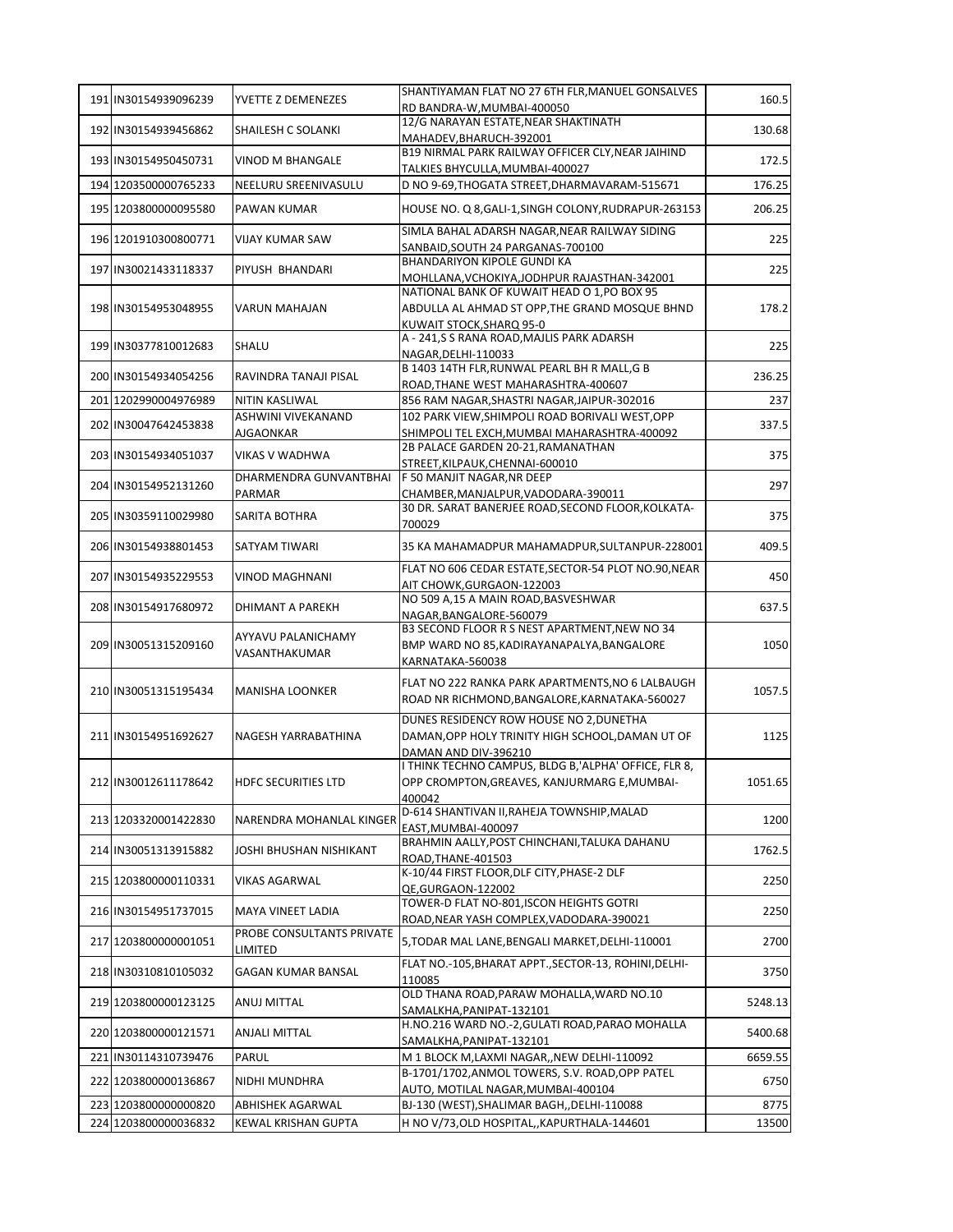| 225 IN30047641515766 | N H BATHIA HUF                                    | 902 SANGHVI MAJESTIC 158, MANMALA TANK ROAD, NR                                     | 47250  |
|----------------------|---------------------------------------------------|-------------------------------------------------------------------------------------|--------|
|                      |                                                   | STARCITY CINEMA MATUNGA ROAD, MUMBAI-400016                                         |        |
| 226 1205370000063642 | <b>INDIRA BHARATLAL VORA</b>                      | 209 DHAN MAHAL CHS LTD, S.V ROAD OPP N.L HIGH                                       | 375    |
|                      |                                                   | SCHOOL, MALAD WEST DELY, MUMBAI-400064<br>4F 406 PRESTIGE                           |        |
| 227 IN30085310300355 | SUBRATA DEY                                       | APARTMENT, DURGAMANDIR, HIRAPUR, DHANBAD                                            | 0.75   |
|                      |                                                   | JHARKHAND-826001                                                                    |        |
| 228 IN30311610112152 | SHILPA DHIREN SHAH                                | 4 16 GURUKRIPA APT, N C K MARG, DADAR, MUMBAI-                                      | 8.25   |
|                      |                                                   | 400028<br>12 A GHANSYAM DIMOND NAGAR, JOSHIPURA NEAR                                |        |
| 229 IN30051313952308 | SHARDABEN KAUSHIK PATEL                           | ADARSH NAGAR, GARBI CHOWK JUNAGADH, GUJARAT-                                        | 55.5   |
|                      |                                                   | 362002                                                                              |        |
| 230 IN30023930012926 | SATHISHA O                                        | NO.487, DWARAKA, 4TH MAIN, 4TH                                                      | 0.75   |
|                      |                                                   | STAGE, T.K.LAYOUT, MYSORE-570009                                                    |        |
|                      |                                                   | D/O EURIKA TARIANG NONGRIMBAH, LAITUNKHRAH, NEAR                                    |        |
| 231 IN30154937419826 | L L MATE                                          | BETHANY CONVENT STUDY CENTRE, SHILLONG-793003                                       | 3.75   |
|                      |                                                   | 10 A SHIVAM RAW HOUSE, AT OPT PAL                                                   |        |
| 232 IN30302860155075 | PIYUSH PRAVINCHANDRA DAVE                         | ADAJAN, SURAT, GUJARAT INDIA-394510                                                 | 148.5  |
| 233 1205910000269195 | JASMINKUMAR VALLABHBHAI                           | AGATRAY, JUNAGADH-362222                                                            | 3.75   |
|                      | MARDIYA                                           |                                                                                     |        |
| 234 IN30429551385112 | RAJESH SINGH                                      | GANESH BUILDING FLAT NO 4, NEAR BANK OF                                             | 7.5    |
|                      |                                                   | MAHARASHTRA, PANVEL-410203                                                          |        |
| 235 IN30356710011914 | KAUSTUBH MADHUSUDAN                               | B 501, MIRABEL APT, NEAR PAN CLUB RD, NR. DHANKUDE                                  | 602.25 |
|                      | <b>KABRA</b>                                      | VIDYALAY, BANER, PUNE, MAHARASHTRA-411045                                           |        |
| 236 1203800000060952 | <b>MASATYA TECHNOLOGIES</b>                       | 79 C-5,3RD FLOOR, SECTOR-5 ROHINI, DELHI-110085                                     | 3375   |
|                      | PRIVATE LIMITED                                   |                                                                                     |        |
| 237 1203800000112501 | <b>NOVA BIG DATA ANALYTICS</b><br>PRIVATE LIMITED | 1217 12TH FLOOR, PEARL OMAXE TOWER, NETAJI<br>SUBHASH PLACE PITAMPURA, DELHI-110034 | 37125  |
|                      |                                                   | S O PARSU MANE JIT NGR BLOCK NO 9 ROW                                               |        |
|                      |                                                   | F,11TRANSIST CAMP DHARAVI 90 FEET RD NR, POLICE STN                                 |        |
| 238 1201090015586588 | SHANKAR PARSHU MANE                               | DHARAVI MUMBAI MAHARASHTRA 400017, MUMBAI-                                          | 0.75   |
|                      |                                                   | 400017                                                                              |        |
|                      |                                                   | C 7 3 2 POLICE QUARTERS NR SEC 1 MKT, SECTOR 1 MKT                                  |        |
| 239 1201090015687014 | KAILAS SHANTILAL MALCHE                           | SEC 1 CBD BELAPUR, NAVIMUMBAI THANE, THANE-400615                                   | 0.75   |
|                      |                                                   | W O VIJAY MALI DHASPADA BEHIND, GREEN PARADICE                                      |        |
| 240 1201090016032357 | AKSHATA VIJAY MALI                                | RESORT ARNALA, VIRAR WEST ARNALA PALGHAR                                            | 0.75   |
|                      |                                                   | MAHARASHTRA 401302, THANE-401302                                                    |        |
| 241 1202970000139991 | PRANAY SURESH KAPADIA                             | 76/C, SUMANGAL-11,,3RD FLOOR, R A KIDWAI                                            | 0.75   |
|                      |                                                   | ROAD,,KINGS CIRCLE,MUMBAI-400019<br>S/O MAGANLAL MUKHY BAJAR, DAYAL,, BHAVNAGAR-    |        |
| 242 1203040000299441 | ANILBHAI MAGANBHAI KAVA                           | 364130                                                                              | 0.75   |
| 243 1203150000174759 | RAMANLAL BHAIYA                                   | NO. 84/85, A P ROAD, CHOOLAI, CHENNAI-600112                                        | 0.75   |
|                      |                                                   | U-25/A, ALANKAR PLAZA, KILPAUK GARDEN                                               |        |
| 244 1203150000237001 | SUDHIR KUMAR MUNDHADA                             | ROAD, CHENNAI-600010                                                                | 0.75   |
|                      | TAJINDER RAGHBIR SINGH                            | HOUSE NO 204 PREMIUM, TOWER 2, SHALIMAR                                             |        |
| 245 1203230005206855 | VIRDI                                             | TOWNSHIP, VIJAY NAGAR INDORE, INDORE, INDORE-452010                                 | 0.75   |
|                      |                                                   | SHIVAJI NAGAR PANCHMUKHI, GANESH MANDIR                                             |        |
| 246 1203320011679903 | RAJARAM B SADALGE                                 | PARISAR, HATKANANGALE, KOLHAPUR-416203                                              | 0.75   |
|                      | Birendra Kumar                                    | FLAT NO 12 BLOCK H/3, CHOUHAN, TOWN, BHILAI 1,                                      | 0.75   |
| 247 1203320021144950 |                                                   | BHILAI, JUNWANI ROAD, DURG, DURG-490001                                             |        |
| 248 1203320040031767 | MANISHA PATWAL                                    | B-58 SECTOR-23, GAUTAM BUDH NAGAR, , GHAZIABAD-                                     | 0.75   |
|                      |                                                   | 201301<br>KUDARAT PAN MANDIR PLOT NO 2, EAST BALAJI                                 |        |
| 249 1203320069833181 | MOHAN SHYAM ANANTWAR                              | NAGAR, AYODHYA NAGAR S O AYODHY NAGAR, NAGPUR-                                      | 0.75   |
|                      |                                                   | 440024                                                                              |        |
|                      |                                                   | BANGLO NO 13 AMBARISH NAVSHA, GANPATI SECTOR C                                      |        |
| 250 1203330001174605 | SHIRISH DINKAR GADGIL                             | NEAR UNION, BANK ANANDWALLI GANGAPUR                                                | 0.75   |
|                      |                                                   | ROAD, NASHIK-422013                                                                 |        |
| 251 1203500001642670 | <b>BHOODEV SINGH</b>                              | S/O LALIT KUMAR VILLAGE, MUKARPURI POST                                             | 0.75   |
|                      |                                                   | MUKARPURI, SEOHARA, BIJNOR-246746                                                   |        |
| 252 1203600002385866 | SANTOSH SRINIVAS D.                               | PLOT NO 7 8TH CROSS STREET, DHANALAKSHMI                                            | 0.75   |
|                      |                                                   | NAGAR, KILAKALKANDARKOTTAI, TIRUCHIRAPPALLI-620011                                  |        |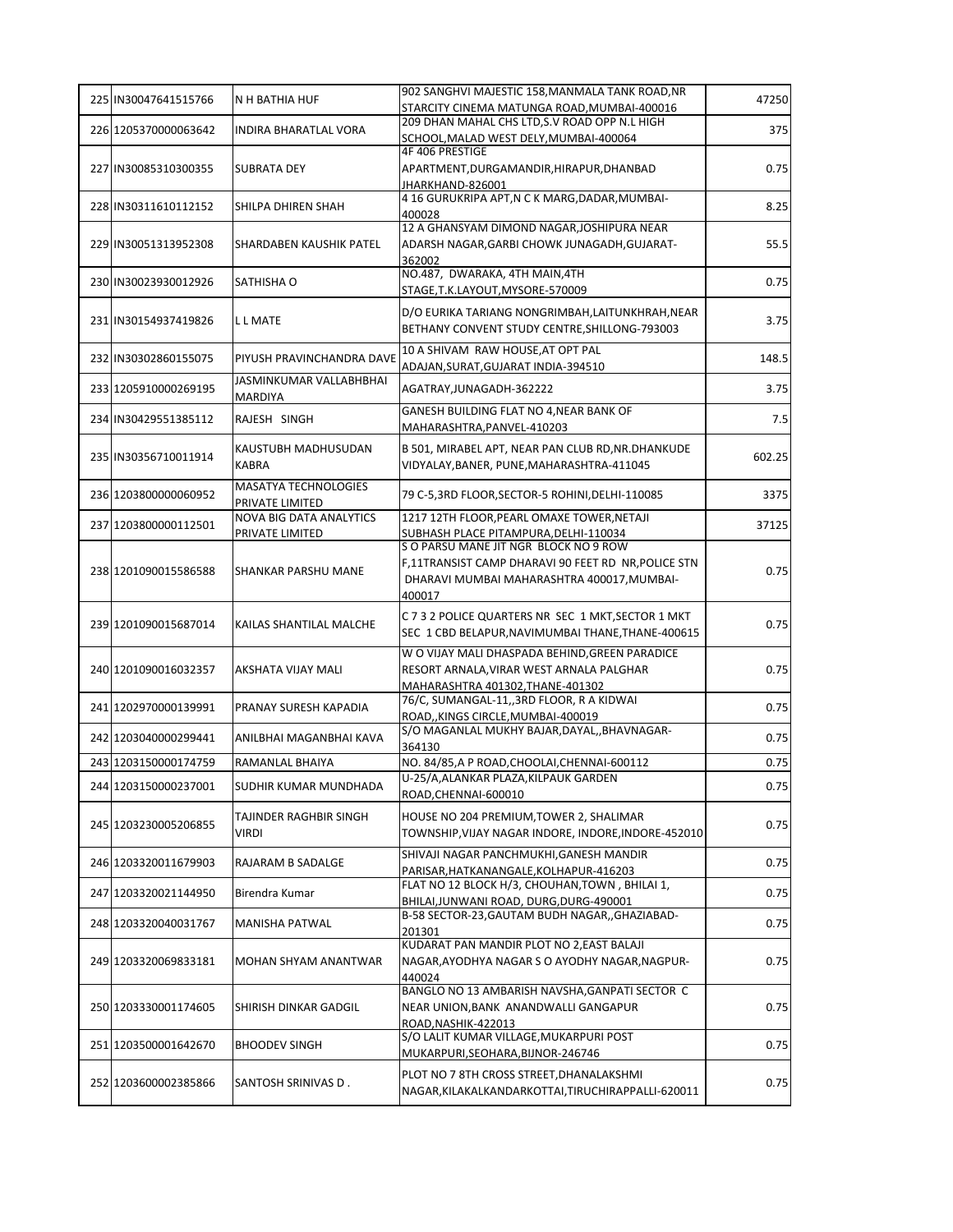|                      |                                | S/O: RAMRAO HANGE, MATOSHRI NIWAS FATTEPUR                                          |              |
|----------------------|--------------------------------|-------------------------------------------------------------------------------------|--------------|
| 253 1203600005826553 | DINESH RAMRAO HANGE            | ROAD, AT GRAM SEVAK COLONY BHOKARDAN                                                | 0.75         |
|                      |                                | BHOKARDAN, BHOKARDAN, JALNA, JALGAON-431114                                         |              |
| 254 1204450000512259 | K CHANDRAMOHAN RAJU            | D NO 8-4-20, DWARAVARI                                                              | 0.75         |
|                      |                                | STREET, TAYLORPET, NARASAPUR, WEST GODAVARI-534275                                  |              |
| 255 1204470008015715 | RANJANA MATOLIYA               | W/O MULACHAND MULAJI PANWALE, KI GALI BHART                                         | 0.75         |
|                      |                                | BHARATI SCHOOL, KE PASS, SIKAR-332001                                               |              |
| 256 1204720010166281 | LALITKUMAR DHINGRA             | KAILAS PARK A 1 WING 3RD FLOOR, FLAT NO 14 CHIRAG                                   | 0.75         |
|                      |                                | NAGAR, GHATKOPAR WEST, Mumbai-400086<br>D O SALIGRAM MEENA B 39 A, KRISHNA PURI OLD |              |
| 257 1204720011424840 | <b>KRISHNA MEENA</b>           | RAMGARH MODE, AMER RD JAIPUR TRIPOLIA                                               | 0.75         |
|                      |                                | BAZAR, JAIPUR-302002                                                                |              |
| 258 1204720014180019 | <b>BADRI NARAYAN</b>           | 192 SEC 6, VIDHYADHAR NAGAR, JAIPUR-302023                                          | 0.75         |
| 259 1204720021638894 | SACHIN SITARAM DHAVAL          | GRD ROOM NO 115, OLD 200 NEW S P ROAD, GANESH                                       | 0.75         |
|                      |                                | NAGAR SION KOLIWADA, MUMBAI-400037                                                  |              |
| 260 1204720021818075 | HARSHA AMEET AHUJA             | 204 KAPLESHWAR PALACE, KHEMANI ROAD CANARA                                          | 0.75         |
|                      |                                | BANK, ULHASNAGAR, THANE-421002<br>RM NO 3 SHANTI NIWAS CHAWL PRAGATI, NAGAR KOKANI  |              |
| 261 1204720021942751 | DEEPAK DIGAMBAR SALKAR         | PADA SH VIJAY SALASKAR, MARG KURAR VILLAGE MALAD                                    | 0.75         |
|                      |                                | E, MUMBAI-400097                                                                    |              |
|                      | PRABHATBEN LAGANBHAI           | B 137 GOVARDHAN TOWNSHIP OPP, SHIVAM TENAMENT                                       |              |
| 262 1204720022105198 | <b>TADVI</b>                   | WAGHODIA, DABHOI RING ROAD, VADODARA-390025                                         | 0.75         |
|                      |                                | NO 12/26 NATHAMUNI STREET, SHENOY NAGAR, CHENNAI-                                   |              |
| 263 1206290000107783 | NIDHI KOTHARI                  | 600030                                                                              | 0.75         |
|                      |                                | ARIHANT ORCHID 8TH FLOOR, A BLOCK 54 FLOWERS                                        |              |
| 264 1206290000144435 | <b>VIKRAM KANKARIYA</b>        | ROAD, KILPAUK, CHENNAI-600010                                                       | 0.75         |
| 265 1206290000146071 | GHAMANDIMAL KANKARIYA          | ARIHANT ORCHID 8TH FLOOR, A BLOCK 54 FLOWERS                                        | 0.75         |
|                      |                                | ROAD, KILPAK, CHENNAI-600010                                                        |              |
| 266 1206290000151075 | SHEETALCHAND GOTHI             | NO 18/27, THIRU NAGAR, PHASE III VILLIVAKKAM, CHENNAI-                              | 0.75         |
|                      |                                | 600049                                                                              |              |
| 267 1206420007668131 | RAJENDRA GANGADHAR             | SHASTRI NAGAR FLAT NO.14, JUIBU, ilding, Jai-Jui                                    | 0.75         |
|                      | <b>GAIKWAD</b>                 | GovermentQuarte, rs Pune City Pune City P, PUNE-411006                              |              |
|                      |                                |                                                                                     |              |
| 268 1207470000010831 | NAMRATA JAIN                   | 14/B WATKINS LANE, HOWRAH, , HOWRAH-711101                                          | 0.75         |
|                      | CHELLAPANDI                    | 7 VALLUVAR COLONY                                                                   |              |
| 269 1207650000159434 | SENTHURAPANDI                  | KARUVNAYAKKANPATTI,,THENI,THENI-625531                                              | 0.75         |
| 270 1208160000209581 | MOHAMMAD RAHIMULLAH            | ROOM NO I 7, JINDAL TOWNSHIP HOSTEL 2, JSPL ANGUL PO                                |              |
|                      |                                | JINDAL NAGAR, ANGUL-759111                                                          |              |
| 271 1208160000392729 | JEEVANANDAN N                  | 2/542 B NADOOR, PAPIREDDIPATTY TK, DHARMAPURI                                       | 0.75<br>0.75 |
| 272 1208160001264856 | UMESH CHANDRA PALIWAL          | DIST, DHARMAPURI-635301<br>17 C 419 VASUNDHARA, GREATER NOIDA-201016                | 0.75         |
| 273 1208160003664977 | Rashmi Mishra                  | BANASTHALI VIDYAPITH T NEWAI TONK, TONK-304022                                      | 0.75         |
|                      |                                |                                                                                     |              |
| 274 1208160003797712 | <b>SUDHIR GADIPATHI</b>        | 16-3-344RAMALINGAPURAM, MUTHYALAPALEM, NELLORE                                      |              |
|                      |                                | DISTRICT, NELLORE-524003                                                            | 0.75         |
| 275 1208160003997484 | Gourav Mehta                   | R O JANTA COLONY RAMPURA PHUL, BATHINDA-151103                                      | 0.75         |
| 276 1208160004383017 | <b>VEERANJANEYULU BOYAPATI</b> | 6-93 DRONADULA, CHIRALA-523190                                                      | 0.75         |
| 277 1208160005387074 | <b>SUSOVAN NAYAK</b>           | VILLAGE ANASARAPUR, SALEPUR ASURESWAR, , CUTTACK-                                   | 0.75         |
|                      |                                | 754209                                                                              |              |
|                      |                                | S O BIRENDRA PRASAD SINGH E 1, KALYAN VIHAR COLONY                                  |              |
| 278 1208160008328020 | AMIT KUMAR SINGH               | AMBEDKAR, PATH RUKUNPURA PATNA, PATNA-800014                                        | 0.75         |
|                      |                                | MEENA KA MOHALLA, NEAR SHITLA DEVI MANDIR, KOTA                                     |              |
| 279 1208160008372636 | MURLI DHAR MEENA               | KOTA, KOTA-325004                                                                   | 0.75         |
| 280 1208160010849853 | SHALINI JOSHI                  | HOUSE NO. 102/1, HOSPITAL WARD -                                                    | 0.75         |
|                      |                                | 5, SITTARGANJ, UDHAM SINGH NAGAR-262405                                             |              |
| 281 1208160010941711 | VINAY KUMAR SINGH              | K-42,80 FEET ROAD, KANPUR-208011                                                    | 0.75         |
| 282 1208160011658378 | PREMLATA KUMARI                | W/O RAJESH PRASAD, KHANAPUR, NALANDA-801306                                         | 0.75         |
| 283 1208160011769638 | RICHA GUPTA                    | L.I.G.-17, phase-1st-mahavidhya colony, near shreekrishan                           | 0.75         |
|                      |                                | janambhumi, AGRA-281001                                                             |              |
| 284 1208160012644358 |                                | NIRAJ HARSUKHBHAI SARVAIYA KUMBHAR VADO, JAMKANDORNA, RAJKOT-360405                 | 0.75         |
| 285 1208160013333931 | KAVITA.                        | HN-4 ANUVA SHIVPUR, PO ANUVA, KAUSHAMBI-212401                                      | 0.75         |
| 286 1208160013452890 | SHIVPRASAD PATIYYA             | 148 E, PRAJAPAT NAGAR, INDORE-452009                                                | 0.75         |
| 287 1208160014037407 | <b>BHOLANATH SINGH</b>         | 85/03 BARC COLONY, PALGHAR TARAPUR APP, THANE-                                      | 0.75         |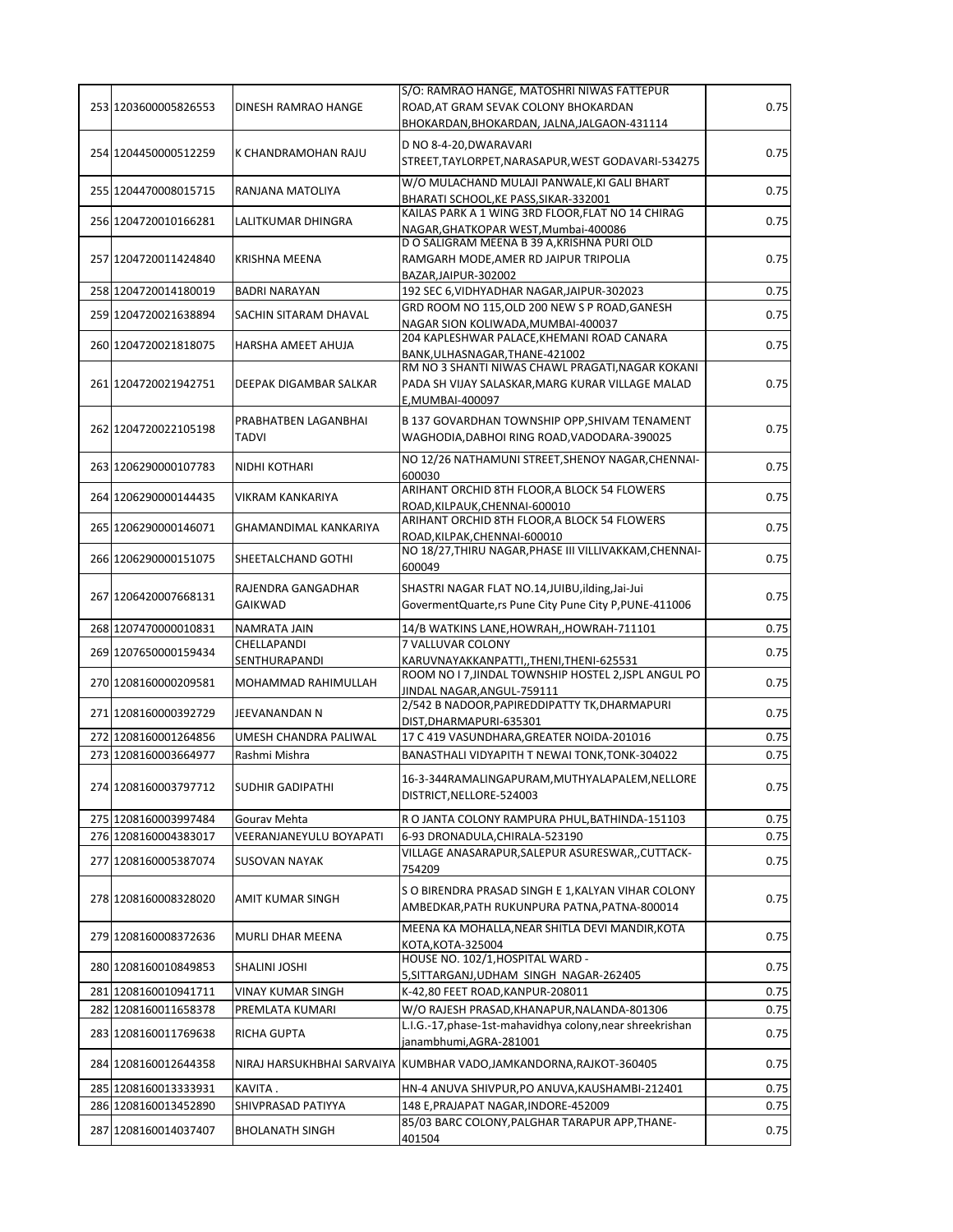| 288 1208160015419598 | <b>VIJAY PANDURANG KOKATE</b>               | AKSHADI APTS F NO3, HADAPSAR, PUNE-411028                                                                                | 0.75 |
|----------------------|---------------------------------------------|--------------------------------------------------------------------------------------------------------------------------|------|
| 289 1208160015797321 | SUBRAMANIYAN<br>DHARMENDRA                  | 3061 BEXELL NAGAR 1ST, STREET, PUDUKKOTTAI-622004                                                                        | 0.75 |
| 290 1208160016042570 | ANIRBAN MITRA                               | 42 3 1 1 LAKSHMAN DAS LANE, HOWRAH MUNICIPAL<br>CORPORATION, HOWRAH-711101                                               | 0.75 |
| 291 1208160016255195 | <b>GAURAV KUMAR</b>                         | VRIDAVAN COLONY ROAD 2PHULWARI                                                                                           | 0.75 |
| 292 1208160016681318 | REEMA SAHU                                  | PHULW, ARISHARIFPATNA, PATNA-801505<br>H NO 9 23 ISPAT NAGAR, RISALI CIVIC CENTER, DURG-<br>490006                       | 0.75 |
| 293 1208160018430065 | AJAY KUMAR YADAV                            | 115A A J C BOSE ROAD, ENTALLY S O INTALLY, KOLKATA-<br>700014                                                            | 0.75 |
| 294 1208160020056980 | PRADEEP KUMAR YADALA                        | 33-125 NEW SHAPUR NAGAR, K V RANGAREDDY-500055                                                                           | 0.75 |
| 295 1208160020891520 | SAGAR DATTATRAY HINGMIRE                    | PLOT NO 6 VINAY SOCIETY NEAR PUMPING<br>STATION, GANGAPUR ROAD LIC COLONY, D311, NASHIK-<br>422013                       | 0.75 |
| 296 1208160021256031 | <b>SUSMITA CHAKRABORTY</b>                  | RAMCHANDRAPUR NARENDRAPUR, SOUTH 24 PARGANAS-<br>700103                                                                  | 0.75 |
| 297 1208160023747567 | SASWATA SAHA                                | SHAMBHUNATH BHATTACHARYA, ROAD CHOWDHURY<br>PARA NADIA, NADIA-741101                                                     | 0.75 |
| 298 1208160024257969 | RATNESH KUMAR DEEPAK                        | BARI KHAGAUL CHAKRADAHA MILLAT, COLONY DANAPUR<br>CUM KHAGAUL, PATNA-801105                                              | 0.75 |
| 299 1208160025679823 | SIDDHARTH JAIN                              | WARD NO. 14 SADAR BAZAR, ATER, BHIND-477001                                                                              | 0.75 |
| 300 1208160026165638 | <b>KAUSHAL YADAV</b>                        | door no 71-31-321/2 trinadhpuram<br>Malkapuram,trinadhpuram,VISAKHAPATNAM-530005                                         | 0.75 |
| 301 1208160027534564 | NISHA CHAUDHARI                             | VILL JEEYPUR OPOST JEEVPUR, TEHSIL<br>ZAMANIA, GHAZIPUR-232340                                                           | 0.75 |
| 302 1208160027755884 | MOHAMMAD MAHABUBER<br>RAHAMAN               | JADURHATI JADURHATI KHASPUR, KHASPUR, NORTH 24<br>PARGANAS-743293                                                        | 0.75 |
| 303 1208160027845144 | NARESH CHANDRA TRIPATHY                     | ALAUTI ALAUTI, BHADRAK-756113                                                                                            | 0.75 |
| 304 1208160029899776 | RAMESHKUMAR SIVDAS<br><b>VALIYA MUTTATH</b> | ROOM NO 201 HARINIWAS 1ST FLOOR SRIMANT, SRIDHAR<br>MATRE NAGAR DOMBIVLI WEST, DOMBIVALI-421202                          | 0.75 |
| 305 1208160031385639 | <b>SURESH NIVRUTTI NAWALE</b>               | FLAT NO 04 SHEETAL PARADIZE-E MUMBAI, NAKA GOVIND<br>NAGAR, NASHIK-422001                                                | 0.75 |
| 306 1208160031423306 | VIRAL RAJESHKUMAR PATEL                     | NEAR DR WADHWADWANI, KANKIYA PLOT, RAJKOT-360370                                                                         | 0.75 |
| 307 1208160031936662 | ABHAY SURYAKANT KULKARNI                    | 201 ARTI DEEP CHS OPP NIRAJ PARK, KHADAKPADA<br>KALYAN WEST KALYAN WEST, THANE-421301                                    | 0.75 |
| 308 1208160032003226 | VINEETA CHATURVEDI                          | H NO 145 BLOCK F2 CENTRAL GOVERNMEN, T<br>MULTISTORY RESIDENTIAL COMPLEX NE AR BALI NURSING<br>HOM, CENTRAL DELHI-110005 | 0.75 |
| 309 1208160032154751 | <b>MAYUR KISHOR JAWALE</b>                  | 303. JAGDAMBA APARTMENT C. WING CHINCHPADA<br>ROAD KALYAN, NEAR WATER KHADAN, KALYAN-421306                              | 0.75 |
| 310 1208160032600691 | SIVAJI GANESH YERUPILLI                     | 1-122, Pillavari Veedi, Santhabommali Mandal Police<br>Station, SRIKAKULAM-532430                                        | 0.75 |
| 311 1208160033815382 | MINU DEVASSY                                | NETTIKADAN HOUSE, PLOT NO. 125,, KUTTANELLUR PO,<br>HILL GARDENS PUTHUR, THRISSUR-680014                                 | 0.75 |
| 312 1208160033836871 | KSHETRIMAYUM UPENDRA<br><b>SINGH</b>        | KHONGMAN EAST ZONE 5, KHOGMAN IMPHAL EAST<br>IRILBUNG DIS IMPHAL EAST,IMPHAL EAST-795008                                 | 0.75 |
| 313 1208160036082024 | MOHAMMED YASIR KUKKILA                      | 3-94[1], KUKKILA HOUSE, BANTWAL<br>TALUK,, VITTLAPADNURU, KODAPADAVU, BANTWAL-574222                                     | 0.75 |
| 314 1208160036354578 | DEEPAK KUMAR SINGH                          | New Mubarkpur New Mubarkpur, Near State<br>Boring, PATNA-801503                                                          | 0.75 |
| 315 1208160036405398 | KARAN DINESHBHAI PATEL                      | NR RAMJI MANDIR NR RANCHHODJI MANDIR, LATIPURA<br>TAL PADRA,,VADODARA-391440                                             | 0.75 |
| 316 1208160037252902 | <b>SHUBHAM ASHOK GARJE</b>                  | A/P D 52 RAMKRUSHNA COLONY, GULMOHAR RD SAVEDI<br>NEAR TELEPHONE EXCHANGE, AHMEDNAGAR-414003                             | 0.75 |
| 317 1208160037600057 | SATISH NAMADEO RATHOD                       | 25 HANUMAN WARD / BANJARA COLONY HANUMAN<br>WARD / BANJARA, YAVATMAL-445206                                              | 0.75 |
| 318 1208160054716240 | AJIT ANANT PATIL                            | A/9 pritam chs, kharigaon kalwa pakhadi kharigaon<br>kalwa, THANE-400605                                                 | 0.75 |
| 319 1208160054725308 | MILIND BHASKAR PATIL                        | J/19, DWARKADHEESH RES, PIMPLE SAUDAGAR J/19,<br>DWARKA, PUNE-411027                                                     | 0.75 |
| 320 1208160055312024 | PRASANNA KUMAR<br>MOHARANA                  | GULIPATNA, UMERKOTE, NABARANGPUR-764073                                                                                  | 0.75 |
| 321 1208160055909705 | MOHAMMAD QUAMUDDIN                          | S O NEZAMUDDIN, KHAGAUL RD NEW MILLAT COLONY SEC<br>1, PATNA-801505                                                      | 0.75 |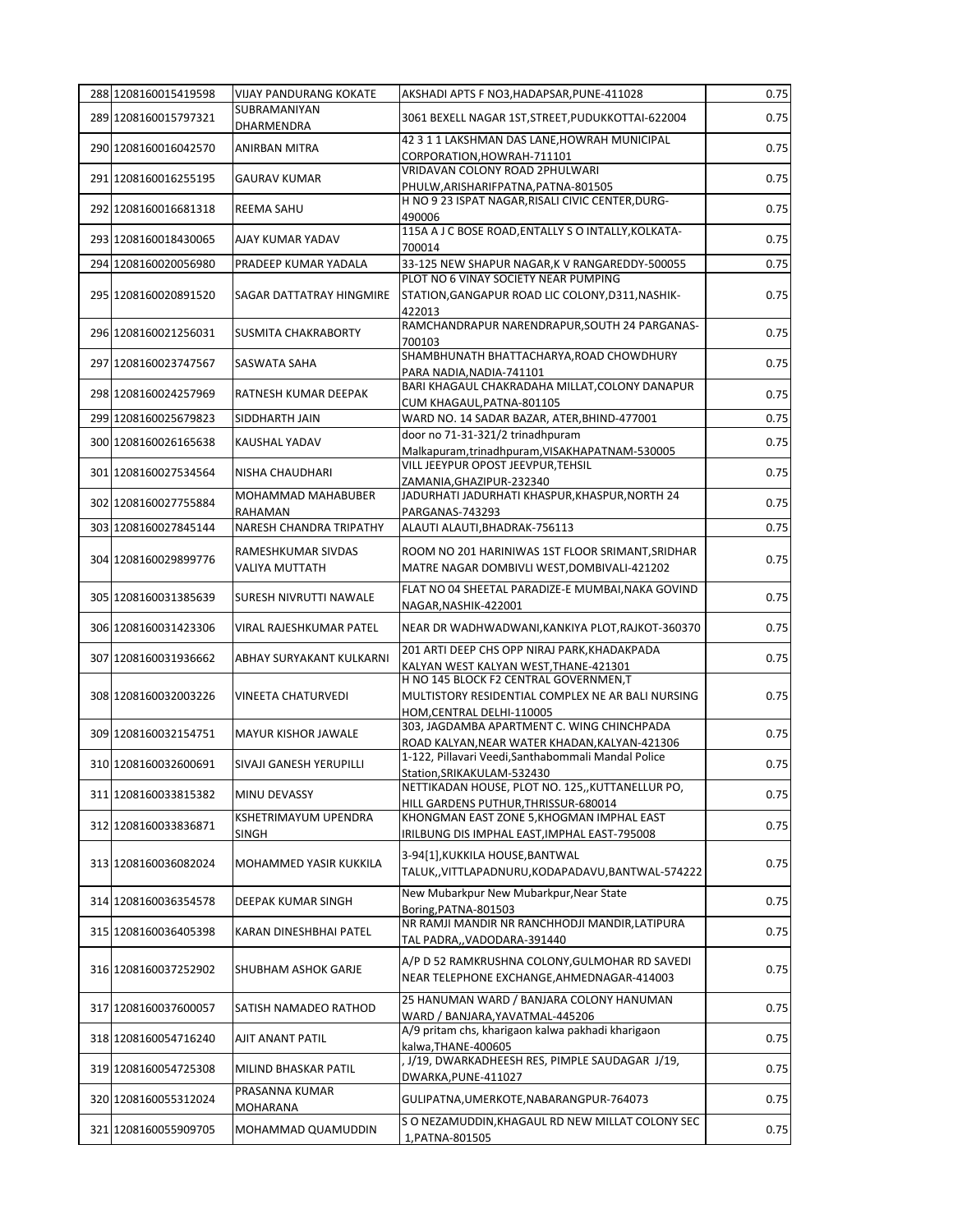| 322 1208160056417812 | RAMA TULASI KANUMURI                             | 1-89, SANIVARAPU PETA RAJULA COLONY / 9<br>BUILDINGS, SANIVARAPU PETA, , WEST GODAVARI-534006  | 0.75 |
|----------------------|--------------------------------------------------|------------------------------------------------------------------------------------------------|------|
| 323 1208160057743372 | <b>KAVITHA KAKULA</b>                            | 1-125 S.C. COLONY, KURNOOL-518302                                                              | 0.75 |
| 324 1208160057816419 | <b>ROSHAN KUMAR</b>                              | kaitha moda kaitha moda, RAMGARH-829122                                                        | 0.75 |
| 325 1208160058632557 | <b>HARSH SINGH</b>                               | 47 / 3 - A, George Town Lowther Road George                                                    | 0.75 |
|                      |                                                  | Town, Pashupati Nursing Home, ALLAHABAD-211001                                                 |      |
| 326 1208160059455935 | <b>GYAN SINGH CHIDAR</b>                         | GRAM TOPHA KHEDI PO AAMKHEDA, SUKHA TA NATERAN<br>AMKHEDA KALU VIDISHA VIDISHA, VIDISHA-464111 | 0.75 |
| 327 1208160061245717 | ANNU ANNAMMA GEORGE                              | TC 13/2195(7), Mulavana, Thiruvananthapuram, Vanchiyoor<br>P O.THIRUVANANTHAPURAM-695035       | 0.75 |
| 328 1208160061839164 | PRANJAL KUMAR MONDAL                             | PLOT NO TA 715 ULHAS, BARDHAMAN-713101                                                         | 0.75 |
| 329 1208160061847437 | PURUSHOTTAM DINKAR SATHE Jalgaon, JALGAON-425107 |                                                                                                | 0.75 |
| 330 1208160062395007 | SHUBHAM VILAS PATIL                              | Jalgaon, ayodhya nagr, JALGAON-425305                                                          | 0.75 |
| 331 1208160062482968 | <b>KASTURI DAS</b>                               | DEULI DEULI, sailendra rice mill, WEST MIDNAPORE-<br>721424                                    | 0.75 |
| 332 1208160062785581 | SAURABH DILIPRAO DUDHE                           | HOUSE NO 86 BARIPURA AT POST LADAKHED<br>BARIPURA, Near Nagesh Clinic, YAVATMAL-445001         | 0.75 |
| 333 1208160063331011 | SREELAKSHMI KAMMAKATTU                           | 1-247/3, bommuru somanna vari THOTA bommuru, EAST                                              | 0.75 |
|                      |                                                  | GODAVARI-533124<br>vill badki bairiya po sudna ps daltonaganj vill                             |      |
| 334 1208160064206038 | <b>REKHA KUMARI</b>                              | badk, PALAMU-822102                                                                            | 0.75 |
| 335 1208160065729714 | LOKESH CHENNAMCHETTY                             | n v kothapalli n v kothapalli, n v kothapalli, CHITTOOR-<br>517102                             | 0.75 |
| 336 1208160066034244 | CHINNARI NIVEDITHA                               | 56-4-21, Narmada Building, Patamata High School                                                | 0.75 |
|                      |                                                  | Road, Patamata Near Post Office, VIJAYAWADA-520010                                             |      |
| 337 1208160066159967 | LAKSHMI KUMAR SHARMA                             | Kothbanna Baigani Mokalampur Darbhanga, DARBHANGA-<br>847201                                   | 0.75 |
| 338 1208160066712691 | <b>VENKATRAMAN GAYATHRI</b>                      | 123 GANDHIPURAM RAMANATHAPURAM<br>THANJAVUR, THANJAVUR-613004                                  | 0.75 |
| 339 1208160066791301 | DEVENDRA KUMAR BYAHUT                            | PADARAUN MADURAHI DUDHI                                                                        | 0.75 |
| 340 1208160067193161 | <b>MURARI KUMAR</b>                              | KUSHINAGAR, KUSHINAGAR-274302<br>telghi telghi, BHAGALPUR-853202                               | 0.75 |
|                      |                                                  | D/O Shankar Shaw 179 Muktaram Babu Street Ps -                                                 |      |
| 341 1208160069694665 | PUJA KUMARI SHAW                                 | Girish, Park Barabazar, KOLKATA-700007                                                         | 0.75 |
| 342 1208160072400399 | ABHISHEK.                                        | ACCOUNTS SECTION AIR FORCE STATION                                                             | 0.75 |
|                      |                                                  | THANJAVUR, THANJAVUR-613005<br>119, ATANGI (Mothiyahwan) ATANGI                                |      |
| 343 1208160073570174 | <b>SANTOSH KUMAR</b>                             | (Mothiyahwan), ATANGI (Mothiyahwan) ATANGI<br>(Mothiyahwan), AMBEDKAR NAGAR-224235             | 0.75 |
|                      |                                                  | B 2769 b block ph 2 Metro Vihar Phase 2 Holambi                                                |      |
| 344 1208160074178481 | ARJUN KUMAR                                      | Kalan, north west, , DELHI-110082                                                              | 0.75 |
|                      | <b>BHAVANAM RANGAREDDY</b>                       | 15 VASU SHREE NILAYA 1ST FLOOR PAVAMANA                                                        |      |
| 345 1208160076090769 | CHETHAN                                          | NAGAR, BOMMARAJU LAYOUT 2ND CROSS ROAD, SOUTH<br>BENGALURU-560076                              | 0.75 |
|                      |                                                  | S/O DR KRISHNA PRASAD VILL-SADAR HOSPITAL PO-                                                  |      |
| 346 1208160076148113 | RANJAN KUMAR                                     | GUMLA, NEAR CHAINPUR ROAD RAVI COLONY, GUMLA-                                                  | 0.75 |
|                      |                                                  | 835207<br>B-305 Printers AppartmentRohini Sector-13 Rohini, Rohini                             |      |
| 347 1208160078549320 | ANIL KUMAR                                       | Rohini, DELHI-110085                                                                           | 0.75 |
| 348 1208160079835907 | SNEHAL SUBHASH SHETE                             | MAHAVIDYAL Road, SANGLI-416403                                                                 | 0.75 |
|                      |                                                  | C-103SAI-SHRISHTI CHSRX-1M.I.D.C PHASE-I, SUDARSHAN                                            |      |
| 349 1208160081043810 | SHIVAM NARAYAN MANE                              | NAGAR M.I.D.C PHASE-I M.I.D.C PHASE-I, M.I.D.C PHASE-<br>I,KALYAN-421203                       | 0.75 |
|                      |                                                  | S/OGangadhar R #1742-b2 2nd main jali                                                          |      |
| 350 1208160082503680 | <b>GANGADHAR RAKESH</b>                          | Nagar, DAVANGERE-577001                                                                        | 0.75 |
| 351 1208160085214470 | ROSHAN REVANAKAR                                 | S/O Ramesh #379/2Dandapur Dandapur 3rd<br>Galli, Dandapur, , GADAG-582207                      | 0.75 |
| 352 1208160087950637 | <b>NARAYAN PHADTE</b>                            | S/OSanjay Phadte H.No 345 Katurlim Waddo Near, Fishers                                         | 0.75 |
|                      |                                                  | Ramp,, NORTH GOA-403517<br>ROOM NO 04 RATNANI CHAWL, PRABHAT                                   |      |
| 353 1208180000524873 | <b>JIGAR V LAKHANI</b>                           | COLONY, SANTACRUZ EAST, MUMBAI-400055                                                          | 0.75 |
| 354 1208180001414458 | DHARMENDRA SINGH SENGAR                          | S O VIRENDRA SINGH SENGAR, WARD NO 34,83 SHIVA                                                 | 0.75 |
|                      |                                                  | KUNJ, MAIN ROAD DURGA NAGAR, VIDISHA-464001                                                    |      |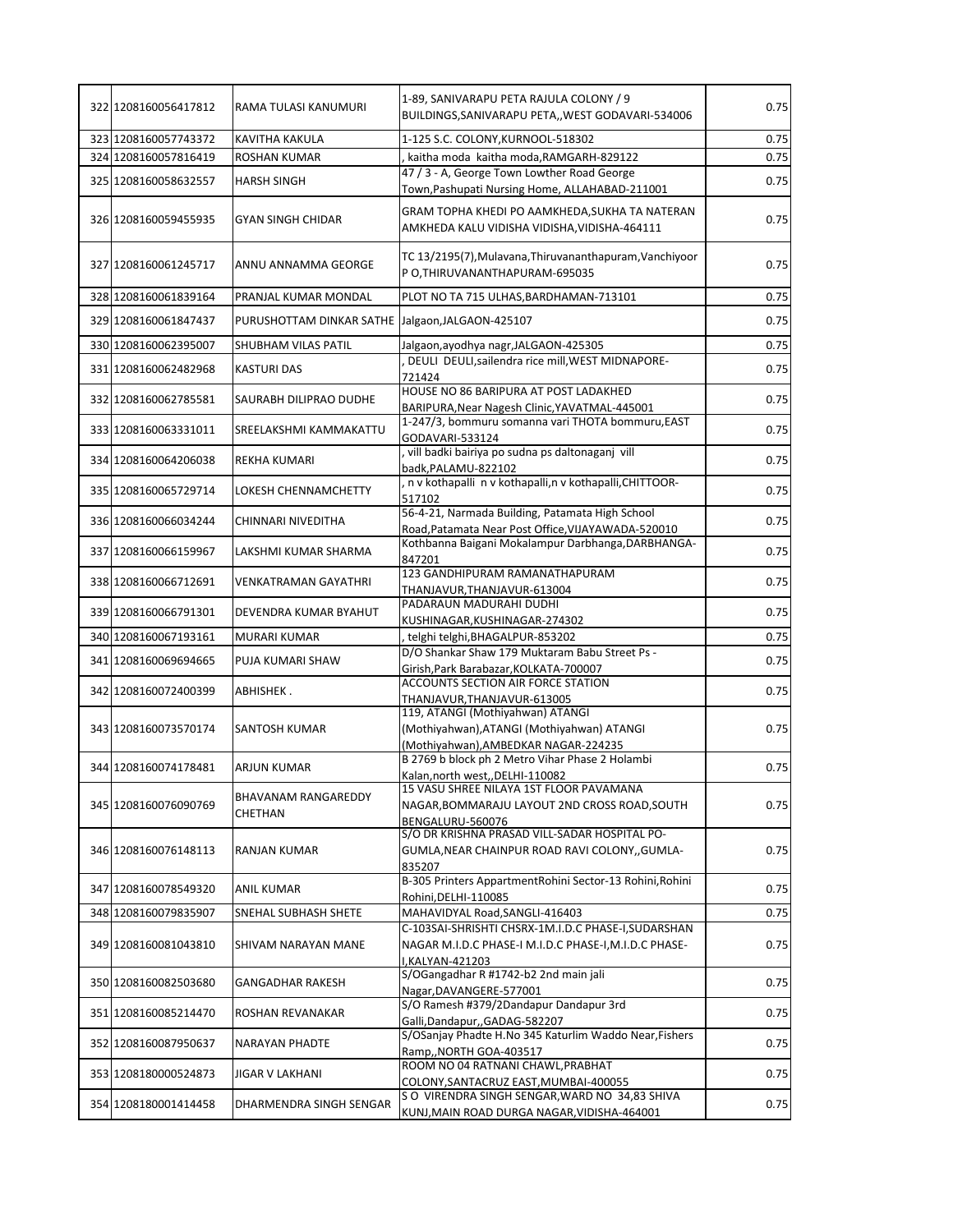| 355 1208180001996908 | MARGABANDHU MAGESH                      | 17 B2 MULLIPET ROADSAIDAPET, TIRUVANNAMALAI-                                                                            | 0.75 |
|----------------------|-----------------------------------------|-------------------------------------------------------------------------------------------------------------------------|------|
|                      | <b>KUMAR</b>                            | 632301                                                                                                                  |      |
| 356 1208180002021961 | MOHMMED IRFAN NIZAM                     | NEAR AMBEDKAR MAIDAN R NO 5, JAKINA CHAWL NO 6                                                                          | 0.75 |
|                      | AHEMAD SHAH                             | BHARAT, NGRKAJUPADA PIPELINE KULA, MUMBAI-400072                                                                        |      |
| 357 1208180002324074 | AVINASH GANGADHAR SHERE                 | KOLHARI TAL KINWATNANDED, NANDED-431804                                                                                 | 0.75 |
| 358 1208180004633397 | SANDIP KUSHWAHA                         | HOUSE NO 495, HIGH SCHOOL, ROAD, WARD NO 13,<br>KOSIR, RAIGARH (CGH)-496445                                             | 0.75 |
| 359 1208180006640137 | PRAVEEN CHAUHAN                         | 677 BAROLA SECTOR 49 NOIDA, TEHSIL DADRIDISTT<br>GAUTAM, BUDDHA NAGAR, NOIDA-201301                                     | 0.75 |
| 360 1208180007541141 | HARDIKBHAI H PATEL                      | B7 101 SIDHARTH COMPLEX CITY, LIGHT MAGDALLASRV<br>COLLEGE,,SURAT-395007                                                | 0.75 |
| 361 1208180009441004 |                                         | KAVALAKKAT PAULSON JOMON KAVALAKKAT HOUSE KUTTUR PO, THRISSUR-680013                                                    | 0.75 |
| 362 1208180016446427 | PREMCHAND SHANKAR SHINDE                | 13 3 1191 GOKUL HOUSING, SOCIETY SAI BABA MANDIR<br>MORE, WASTI CHIKHALI, PUNE-412114                                   | 0.75 |
| 363 1208180016583561 | VINAY KUMAR PALAKEERTHY                 | H NO 6 43 NARAYANAPURAM, CHILUKUR MANDAL<br>PALEANNARAM,,NALGONDA-508238                                                | 0.75 |
| 364 1208180019501448 | SNEHA SHIVAJI BAGAL                     | A 304, PRANALI PARK CHS, NEAR OLD PETROL PUMP,<br>KATRAP, ROAD, BELAVALI, BADLAPUR E, THANE-421503                      | 0.75 |
| 365 1208180026084688 | SUMUKH SANJAY LOVALEKAR                 | BLOCK NO 5, BHATIYA BUILDING, KAI PREMAJIBHAI AASAR<br>MARG, OPPOSITE PARANJAPE MOTIWALE, RATNAGIRI-<br>415605          | 0.75 |
| 366 1208180026760920 | <b>ANIL MANJHI</b>                      | BHAL GARHA POST KEDLA LOIYA, RAMGARH-825325                                                                             | 0.75 |
| 367 1208180027995541 | <b>BHAGYASHRI NILKANTH</b><br>UBARHANDE | SAMBHAJI NAGAR CHIKHLI, BULDHANA-443201                                                                                 | 0.75 |
| 368 1208180028660819 | <b>ALOK KUMAR</b>                       | MT SEC 46 WING AF C O 56 APO, BIKANER-334001                                                                            | 0.75 |
| 369 1208180030624625 | PAWAN DAS BAIRAGI                       | 148 RAM MANDIR KE PASS, BAWADIYA KALAN                                                                                  | 0.75 |
| 370 1208180031586024 | JAVED IQBAL SHAIKH                      | HUZUR,, BHOPAL-462026<br>C O HAMIDA IQBAL SHAIKH BAJAR, TAL<br>SHRIGONDA, AHMEDNAGAR-413701                             | 0.75 |
| 371 1208180031888554 | CHIRAG SHARMA                           | D 11 RAIL VIHAR NEAR DRM, OFFICE AMBALA CANTT                                                                           | 0.75 |
|                      |                                         | AMBALA, AMBALA-133001<br>KASIYA GRAM KASHIYA PURV POST, KASHIYA PURV                                                    |      |
| 372 1208180032557621 | SMRITI TRIPATHI                         | KASIYA, KAUSHAMBI-212201                                                                                                | 0.75 |
| 373 1208180037438081 | <b>TITAS KHATUA</b>                     | 33 3 ABINASH BANEETJEE LANE, HAORA<br>CORPORATION, CORPORATION, HAORA, HOWRAH-711104                                    | 0.75 |
| 374 1208180041233535 | SANGAVI PREETHAM                        | H NO 1 51 45 2B 2 MAHALAXMI, NAGAR OPSITE ABHAYA<br>HANUMAN, TEMPLE NIZAMABAD BORGAON<br>P,NIZAMABAD-503230             | 0.75 |
| 375 1208250001857759 | MOHAMMAD ANAS QADRI                     | C 2 4 ANUASHA COLONY<br>PHASE, 2RAWATBHATA, , CHITTORGARH-323305                                                        | 0.75 |
| 376 1208250014585943 |                                         | NILESH CHANDRAKANT JADHAV WANI ALI SHRIVARDHAN, RAIGARH, RAIGARH (MH)-402110                                            | 0.75 |
| 377 1208870001947681 | RITWIK LAHA                             | KRISHNPALLI ENGLISH BAZAR, MALDA-732101                                                                                 | 0.75 |
| 378 1208870003058673 | PRALHAD HARIBHAU AVHAD                  | BRAMHAPURI TARI PEDGAON, PIMPALGAON, PARBHANI-<br>431537                                                                | 0.75 |
| 379 1208870003449742 | RUPESH KUMAR BURMAN                     | SCO R C BURMAN MAIN ROAD, KATRASGARH, DHANBAD-<br>828113                                                                | 0.75 |
| 380 1208870003636908 | PRADIP BISWAS                           | 36 LNROAD SOUTH DUM DUMM, NORTH 24<br>PARGANAS, KOLKATA-700065                                                          | 0.75 |
| 381 1208870010838333 | MISBAHUL ATAURRAHAMAN<br>ANSARI         | CO MDATAUR RAHAMAN DEODHA, MADHYA JAINAGAR<br>MADHUBANI, BIHAR, MADHUBANI-847226                                        | 0.75 |
| 382 1208870011343148 | SHAILENDRA SINGH CHOUHAN                | GOVIND 368WARD NO22 VIKRAM, NAGAR RASULIYA<br>HOSHANGABAD, HOSHANGABAD-461001                                           | 0.75 |
| 383 1208870011528995 | SATISH KUMAR AGRAWAL                    | 17 OLD BUS STAND KORBA WARD, NO4 KORA TOWN PALI<br>KORBA, KORBA-495678                                                  | 0.75 |
| 384 1208870011910259 | KEYUR RAJESHBHAI DANANI                 | E501 ABHISHEK RESIDANCY, AMROLI SURAT CITY<br>SURAT, AMROLI AMROLI GUJARAT, SURAT-394107                                | 0.75 |
| 385 1208870015181416 | AKHILESH KUMAR                          | SO RAM RAJ YADAV 01 VILLAGE, KORO SULTANPUR ATAR<br>SUMA, KALAN SULTANPUR UTTAR, SULTANPUR-228121                       | 0.75 |
| 386 1208870019613299 | AALEKH JAIN                             | 46 SANCHAR NAGAR EXTENSION, INDORE-452016                                                                               | 0.75 |
| 387 1208870020342707 | SHIVAM SHARMA                           | SO UMESH CHAND BLOCK C309, SAMBHU HANUMAN<br>ROAD SUBHASH, NAGAR RAGHU ATTA                                             | 0.75 |
| 388 1208870024091486 | JANI MAHESHKUMAR<br>KURJIBHAI           | CHAKKI, BHARATPUR-321001<br>SO JANI KURJIBHAI DENA BANK, VISTAR DEVGANA<br>DEVGANA, BHAVNAGAR GUJARAT, BHAVNAGAR-364260 | 0.75 |
|                      |                                         |                                                                                                                         |      |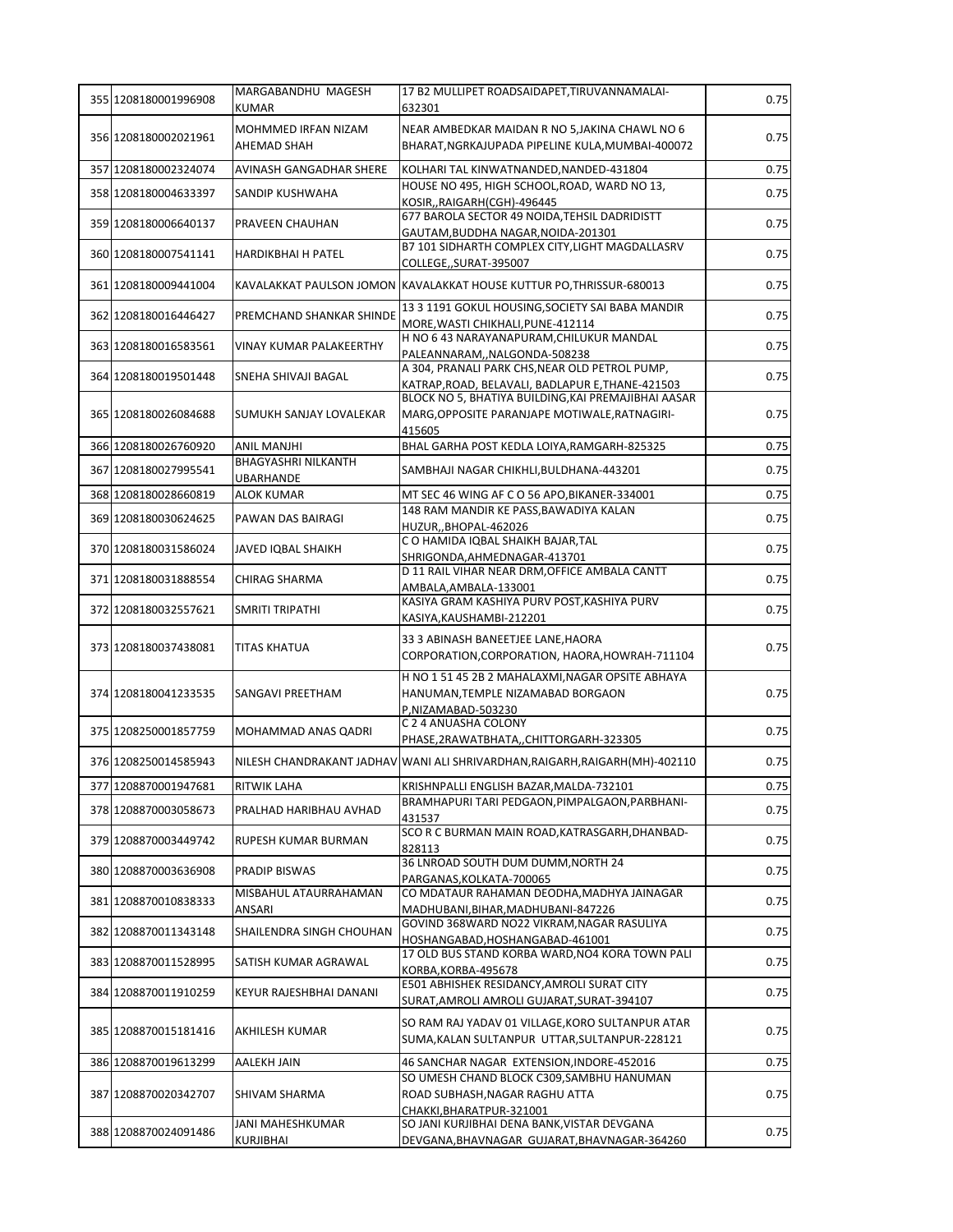| 389 1208870024132534 | RAHUL VERMA                 | VILL PEMAT POST PEMAT, RAISEN-464551                                                     | 0.75 |
|----------------------|-----------------------------|------------------------------------------------------------------------------------------|------|
| 390 1208870024422685 | <b>ANKIT YADAV</b>          | 64A SUNDARPUR CHANDPUR, JHALIHAI, UNNAO-209831                                           | 0.75 |
| 391 1208870027759136 | RAGHUVEER SINGH             | HOUSE NO 33 WARD NO 25, ADITTYA NAGAR MORAR                                              | 0.75 |
|                      |                             | MORAR, GWALIOR MORAR, GWALIOR-474006<br>QNO2160 SECTOR12E BOKARO, STEEL CITY, BOKARO-    |      |
| 392 1208870035169149 | <b>MUNDRIKA SAH</b>         | 827012                                                                                   | 0.75 |
|                      |                             | DO MOHANLAL OLI 1415 MARUTI, NAGAR POST DANDELI                                          |      |
| 393 1208870035295271 | DURGA MOHANLAL OLI          | HALIYAL, UTTARA KANNADA KARNATAKA, UTTARA                                                | 0.75 |
|                      |                             | KANNADA-581325                                                                           |      |
|                      |                             | SO UPINDER DHIMAN VILL TIHAL, PO DHASOLI TEH JAWALI                                      |      |
| 394 1208870068709361 | <b>ARPIT DHIMAN</b>         | DASOLI, JHIKLI 99 KANGRA HIMACHAL, KANGRA-176021                                         | 0.75 |
|                      |                             | 25 JIBANANDA SARANI RABINDRA, SARANI RATHKHOLA                                           |      |
| 395 1208870069298137 | <b>SHIBAM DEY</b>           | SILIGURI M, CORP DARJEELING WEST BENGAL, JALPAIGURI-                                     | 0.75 |
|                      |                             | 734006                                                                                   |      |
| 396 1208880002049533 | <b>VISHAL KUMAR</b>         | RAGHOPUR, POST-GANGAPIPAR, DHAKA, EAST                                                   | 0.75 |
|                      |                             | CHAMPARAN, EAST CHAMPARAN-845418<br>CHAITHANYAM, ADINADU NORTH P                         |      |
| 397 IN30023914426889 | <b>MANOHARAN NAIR</b>       | O,KARUNAGAPPALLY,KARUNAGAPPALLY-690542                                                   | 0.75 |
|                      |                             | C/O PRAKASH EKANATH MAHAJAN, KISHOR NAGAR TOWN                                           |      |
| 398 IN30051314931272 | MAHAJAN TUSHAR PRAKASH      | LANE AT POST, NASHIRABAD, JALGAON MAHARASHTRA                                            | 0.75 |
|                      |                             | INDIA-425309                                                                             |      |
|                      |                             | A/P 525/6/46 DEPT OF PEDODONTICS PRA, VARA RURAL                                         |      |
| 399 IN30051380129294 | <b>SAURABH RAMESH JOSHI</b> | DENTAL COLLEGE A/P LONI T, AL RAHATA LONI BUDRUK                                         | 0.75 |
|                      |                             | LONI,AHMEDNAGAR MAHARASHTRA-413736<br>C 425 AGAR NAGAR SOME BAZAR ROAD, PREM NAGAR 3     |      |
| 400 IN30051382434342 | <b>SUDHIR</b>               | SULTANPRI B BLOCK, SULTANPURI B BLOCK NORTH WEST                                         | 0.75 |
|                      |                             | DELHI, DELHI DELHI-110086                                                                |      |
|                      | RAKESHKUMAR RAMSAKHA        | SARKARI DAVAKHANU, VISAVADAR                                                             |      |
| 401 IN30051386167601 | <b>SINHA</b>                | VISAVADAR, JUNAGADH VISAVADAR, JUNAGADH GUJARAT-                                         | 0.75 |
|                      |                             | 362130<br>KAUTILYA NAGAR, WEST OF TARA TOWER NORTH                                       |      |
| 402 IN30133021752448 | <b>BRAJENDRA MISHRA</b>     | SHASTRI, NAGAR L B S NAGAR, PATNA-800023                                                 | 0.75 |
|                      |                             | 129 SHANTI NAGAR, DURGAPURA RLY STATION, JAIPUR                                          |      |
| 403 IN30160411453685 | SANTOSH KUMAR GUPTA         | 302018, JAIPUR-302018                                                                    | 0.75 |
| 404 IN30256610099135 | DIPALI JAIN                 | C-36, KANTI NAGAR EXTN,, DELHI-110051                                                    | 0.75 |
| 405 IN30256610099143 | <b>MANJU JAIN</b>           | C-36, GALI NO-03, KANTI NAGAR EXTN., DELHI-110051                                        | 0.75 |
| 406 IN30256610099186 | <b>ATUL JAIN</b>            | C-36, GALI NO-3, KANTI NAGAR EXT., KRISHNA NAGAR, EAST                                   | 0.75 |
|                      |                             | DELHI, DELHI-110051<br>C-36, GALI NO-3, BLOCK-C, KANTI NAGAR EXT, KRISHNA                |      |
| 407 IN30256610099194 | <b>SWAPNIL JAIN</b>         | NAGAR, DELHI-110031                                                                      | 0.75 |
|                      |                             | SK/3, CHOWKI NO 2, NEAR DHARAMSHALA, SINDHORA                                            |      |
| 408 IN30310810201646 | SHIVANGI SHARMA             | KALAN, ASHOK VIHAR, DELHI-110052                                                         | 0.75 |
| 409 IN30338210015469 | <b>AKKSHAY M</b>            | No. 1, BARNARY ROAD, DEV DARSHAN APARTMENTS, FLAT                                        | 0.75 |
|                      |                             | NO. 149, KILPAUK, CHENNAI-600010                                                         |      |
| 410 IN30611411686104 | RANJANA BHASIN              | 173 NEERJA NAGAR NARELA, SHANKARI, BHOPAL, MADHYA                                        | 0.75 |
|                      |                             | PRADESH-462022                                                                           |      |
| 411 IN30611411694057 | GAJANAN RATAN CHEKE         | S O RATAN CHEKE POLICE HEAD, QUARTAR ROOM NO 10                                          | 0.75 |
|                      |                             | 250, POLICE COLONY JALNA, JALNA MAHARASHTRA-431203                                       |      |
| 412 IN30611412249650 | L MANJULADEVI               | FLAT NO 14 CHAKARA NAGAR THIRUMOGUR, ROAD                                                | 0.75 |
|                      |                             | OTHAKADAI, MADURAI, TAMILNADU-625107                                                     |      |
| 413 1208160039154889 | RESHMA JANARDAN ROKADE      | INDRAPRASTHA CHS ROOM NO-10, SECTOR-10 NERUL                                             | 1.5  |
|                      |                             | NAVI MUMBA, NEAR SAI BABA HOTEL, MUMBAI-400706<br>ROOM NO 497 MAHATMA GANDHI NGR, BHARAT |      |
| 414 1201090013656563 | TEJAS MANGESH BAIKAR        | ZOPADPATTI, RAWLI CAMP ANTOP HILL WADALA, MUMBAI-                                        | 2.25 |
|                      |                             | 400037                                                                                   |      |
| 415 1201910103952721 | <b>ANITA KUMAR</b>          | C-120, NEAR HANUMAN MANDIR, KIRTI NAGAR, , NEW                                           | 3.75 |
|                      |                             | DELHI-110015                                                                             |      |
| 416 1208940000742434 | PREM LATA BANTHIA           | 2/143 ,BLOCK -2,GEETA COLONY, GANDHI NAGAR,GANDHI                                        | 4.5  |
|                      |                             | NAGAR, DELHI-110031                                                                      |      |
| 417 1203320014530780 | RAJ KUMAR MADAN             | FLAT NO G 651 GAUR CASCADES, RAJ NAGAR                                                   | 7.5  |
|                      |                             | EXTENSION, GHAZIABAD GHAZIABAD, GHAZIABAD-201001                                         |      |
|                      |                             | FLAT NO 5 SHRAVANTHI ORCHIDS, PADMANABHANAGAR 1                                          |      |
| 418 1208180000264386 | ARUN MAHANTHA CHAR          | 1ST MAIN, DEVEGOWDA PETROL BUNK, BANGALORE-                                              | 7.5  |
|                      |                             | 560070                                                                                   |      |
| 419 1208870026293832 | SURESH.                     | GRAM USARGAR GRAM POST, AMLETA USARGAR                                                   | 7.5  |
|                      |                             | RATLAM, RATLAM-457222                                                                    |      |